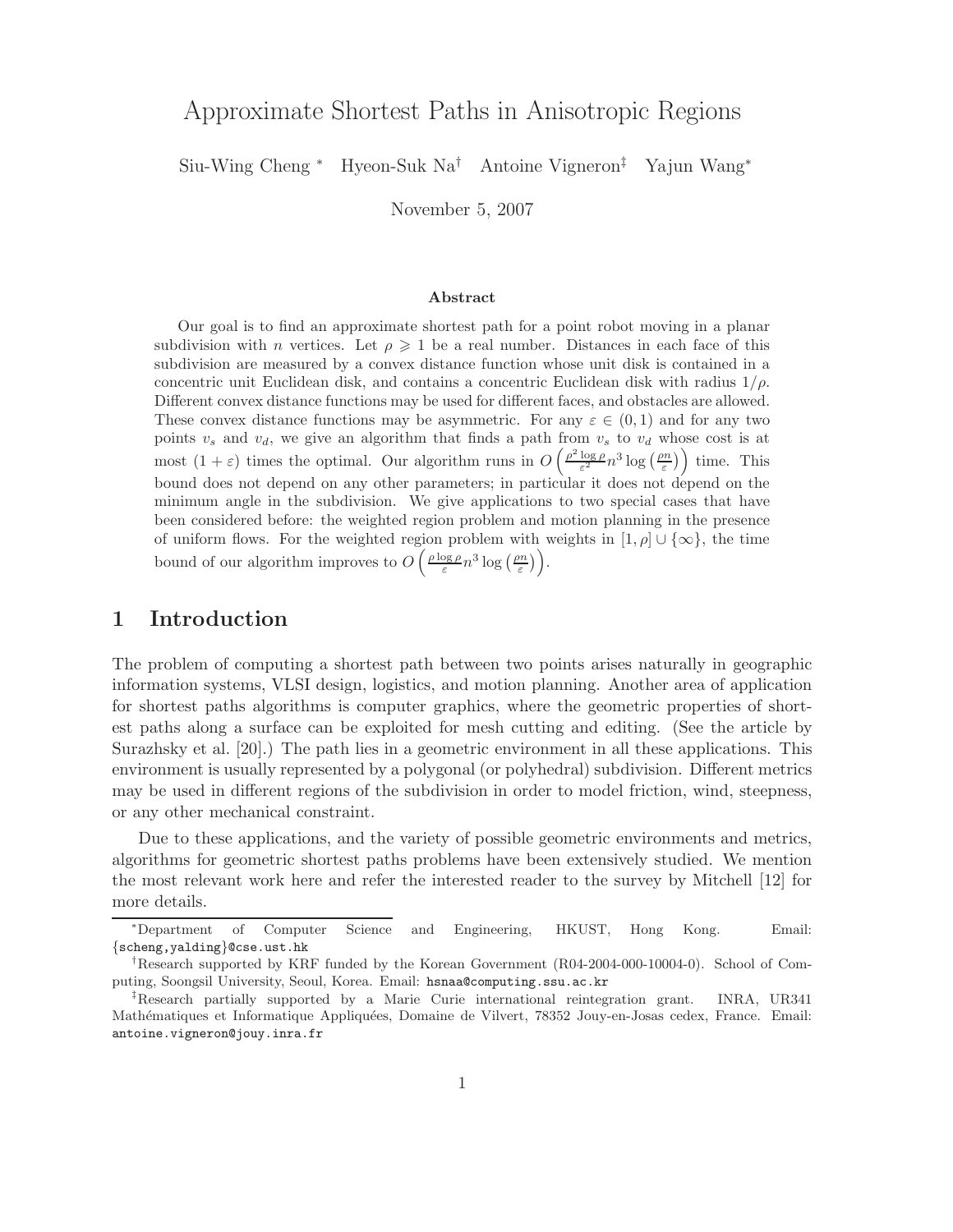In the weighted region problem [13], a point robot moves within a planar subdivision  $\mathcal{T}$ , each face f of T being associated with a weight  $w_f > 0$ . The cost of a path within a face f is the length of this path multiplied by  $w_f$ . Assume that the faces of the subdivision T are all triangular. (We can make this assumption as any planar subdivision can be triangulated by introducing a linear number of edges.) We denote by n the number of vertices of  $\mathcal T$ . The first approximation scheme for the weighted region problem was given by Mitchell and Papadimitriou [13]. It runs in  $O(n^8L)$  time, where L represents the maximum number of bits of the input numbers (such as the integer coordinates of the vertices of the subdivision, and the weights). This algorithm is a continuous version of the Dijkstra's algorithm for finding shortest paths in a graph. Other algorithms for the weighted region problem discretize the search space by placing Steiner points, and by finding a shortest path in a graph whose nodes are Steiner points or input vertices, and whose edges are line segments. In particular, Aleksandrov et al. [2] and Sun and Reif [19] gave algorithms that have linear dependency in  $n$ . However, their time bounds depend on the minimum angle in  $\mathcal T$  (and the weights too in the algorithm by Aleksandrov et al. [2]).

The main limitation of the weighted region model is that it only models situations where the metrics are isotropic. It cannot account for the effect of wind, current, or any other force field that favors some directions of travel. A more general model was introduced by Reif and Sun for motion planning in the presence of uniform flows [16]. In each face f of  $\mathcal T$ , the velocity of the robot is the sum of a flow  $\vec{v}_f$  and a control velocity chosen by the robot. It allows one to model friction and a uniform flow within each region. Reif and Sun [16] showed that this problem is PSPACE hard in 3D, and gave a FPTAS for the 2D case. (Some geometric parameters were treated as constant, such as the minimum angle in  $\mathcal{T}$ ).

As pointed out by Aleksandrov et al. [2], one challenge is to remove the dependence on parameters other than n and  $\varepsilon$  in the running time. It is also desirable to handle more general types of metrics in order to model a larger class of problems that arise in applications. (See the article of Sellen [17] on the direction-weighted problem, where the cost is proportional to a continuous function of the direction.) We make progress in both aspects in this paper.

### 1.1 Our Results

We consider a generalization of Reif and Sun's model for motion planning in the presence of uniform flows [16]. A point robot moves within a planar subdivision from a source point  $v<sub>s</sub>$  to a target point  $v_d$ . The planar subdivision T may have holes in order to model obstacles. The distance within each face  $f$  of the subdivision is measured according to a possibly asymmetric convex distance function [4]. (See Section 2.2 for a definition of convex distance functions.) Different convex distance functions may be used for different faces. The cost of a path is measured according to these distance functions. (See Section 2 for the case of a polygonal path and Section 6 for the case of a rectifiable path.) Let  $B_f$  denote the unit "disk" of the distance function of a face f. We assume that  $B_f$  is contained in a concentric unit Euclidean disk and that  $B_f$  contains a concentric Euclidean disk with radius  $1/\rho$ . In other words, there exists  $\rho \geq 1$ such that the speed of the robot in any direction and within any face of  $\mathcal T$  is in the interval  $[1/\rho, 1]$ . The weighted region problem and the problem of path planning in the presence of uniform flows are special cases in our model.

We assume that the distance between two points under any of the convex distance functions can be computed in  $O(1)$  time. Our model of computation is the standard real–RAM model [15] in which the operations  $(+, -, \times, /)$  can be performed in constant time.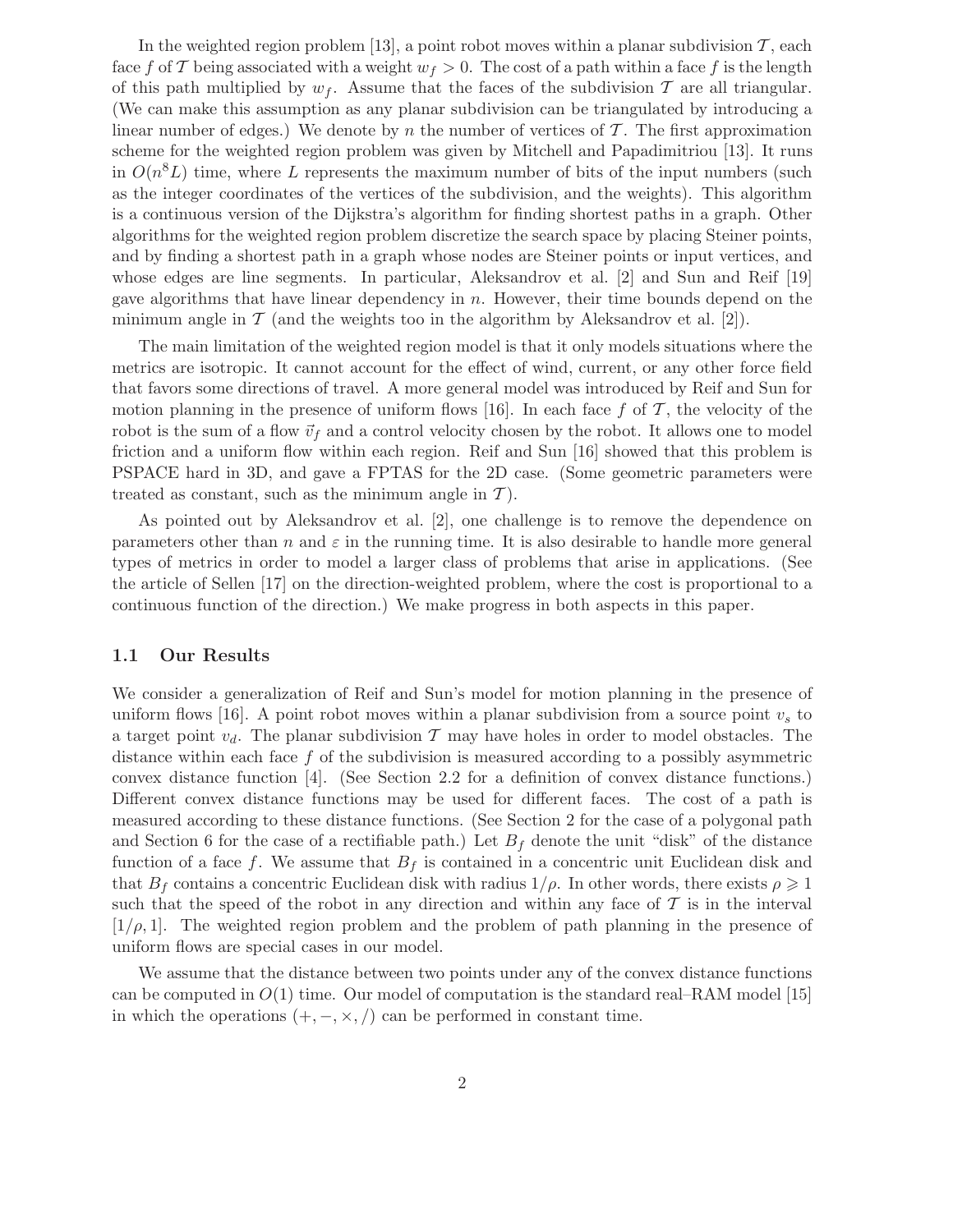Our main results include an algorithm that computes in time  $O\left(\frac{\rho^2 \log \rho}{\epsilon^2}\right)$  $\frac{\log \rho}{\varepsilon^2} n^3 \log \left( \frac{\rho n}{\varepsilon} \right)$  $\left(\frac{dm}{\varepsilon}\right)$  a polygonal path whose cost is at most  $(1 + \varepsilon)$  times the optimal. This is the first algorithm that can handle general convex distance functions. For the weighted region problem, the time bound improves to  $O\left(\frac{\rho\log\rho}{\varepsilon}\right)$  $\frac{\log \rho}{\varepsilon} n^3 \log \left( \frac{n\rho}{\varepsilon} \right)$ . Our time bounds have the nice feature that they do not depend on the geometry of  $\mathcal T$ . It is not obvious that an optimal path exists in our model. Indeed, we give an example in which no polygonal path is optimal. Nevertheless, using the theory of length spaces  $[3, 10]$ , we can prove that there exists an optimal *rectifiable* path. (A rectifiable path is a path with finite Euclidean length.) Furthermore, we show that there exists a  $(1+\varepsilon)$ approximate shortest path that is polygonal and has  $O(\rho n^2/\epsilon)$  links. This is instrumental to establishing the correctness and the complexity of our algorithm.

Our approach is the following. We define a k-link path to be a polygonal path with at most k edges, each edge being contained in a face of  $\mathcal T$  and having its endpoints on the boundary of this face. (Our definition is different from the one given by Daescu et al. [5].) We first give approximation algorithms that return a polygonal path with cost at most  $(1 + \varepsilon)$  times the cost of any k-link path. (See Section 3.) In the weighted region problem, Mitchell and Papadimitriou [13] showed that there exists a shortest path that is a k-link path with  $k = \Theta(n^2)$ , so we apply our algorithm with  $k = \Theta(n^2)$  and obtain the result stated above. In the general case, we show that for any polygonal path P, there exists a  $(21 \rho n^2/\epsilon)$ -link path with cost at most  $(1 + \varepsilon)$  times the cost of P. (See Sections 4 and 5.) Thus, by choosing  $k = 21 \rho n^2/\varepsilon$ , our algorithm returns a path with cost at most  $(1+\varepsilon)$  times the cost of any polygonal path. Then, in Section 6, we prove that there exists an optimal rectifiable path, and show that there exists a polygonal path with cost arbitrarily close to the optimal. It follows that our algorithm returns a  $(1 + \varepsilon)$  approximate shortest path within the class of rectifiable paths.

### 1.2 Comparison with Previous Work

A direct comparison cannot be made with any previous result because our algorithm is the first that can handle general convex distance functions. Anisotropic shortest paths problems have been studied on terrains [11, 18] in a special case that models some common mechanical constraints on a mobile robot. This model cannot account for the presence of flows (even uniform flows), so it is not more general than ours. On the other hand, our algorithm applies to planar subdivisions, not terrains. The problems of navigating through weighted regions and in the presence of uniform flows are special cases in our model. So we compare with the previous results for these problems.

Weighted Region Problem. In this case,  $\rho$  is equal to the ratio of the maximum weight to the minimum weight. Other than the dependence on n and  $\varepsilon$ , there is a factor of  $\Omega(1/\theta_{\min})$  in the worst-case running times of the algorithms by Aleksandrov et al. [1, 2] and Sun and Reif [19], where  $\theta_{\min}$  is the minimum angle in T. The worst-case running time of the algorithms by Aleksandrov et al. [1, 2] depend on  $\rho$  too. Our running time is independent of the geometry of T, although it has a higher dependence on  $n, \varepsilon$ , and  $\rho$ . The algorithm of Mitchell and Papadimitriou [13] has a running time of  $O(n^8 \log \frac{nN\rho}{\varepsilon})$ , where the input vertices have integer coordinates in  $[0, N]$ . In comparison, our algorithm works in the standard real RAM model; and our algorithm has a smaller dependence on n, but a higher dependence on  $\varepsilon$  and  $\rho$ .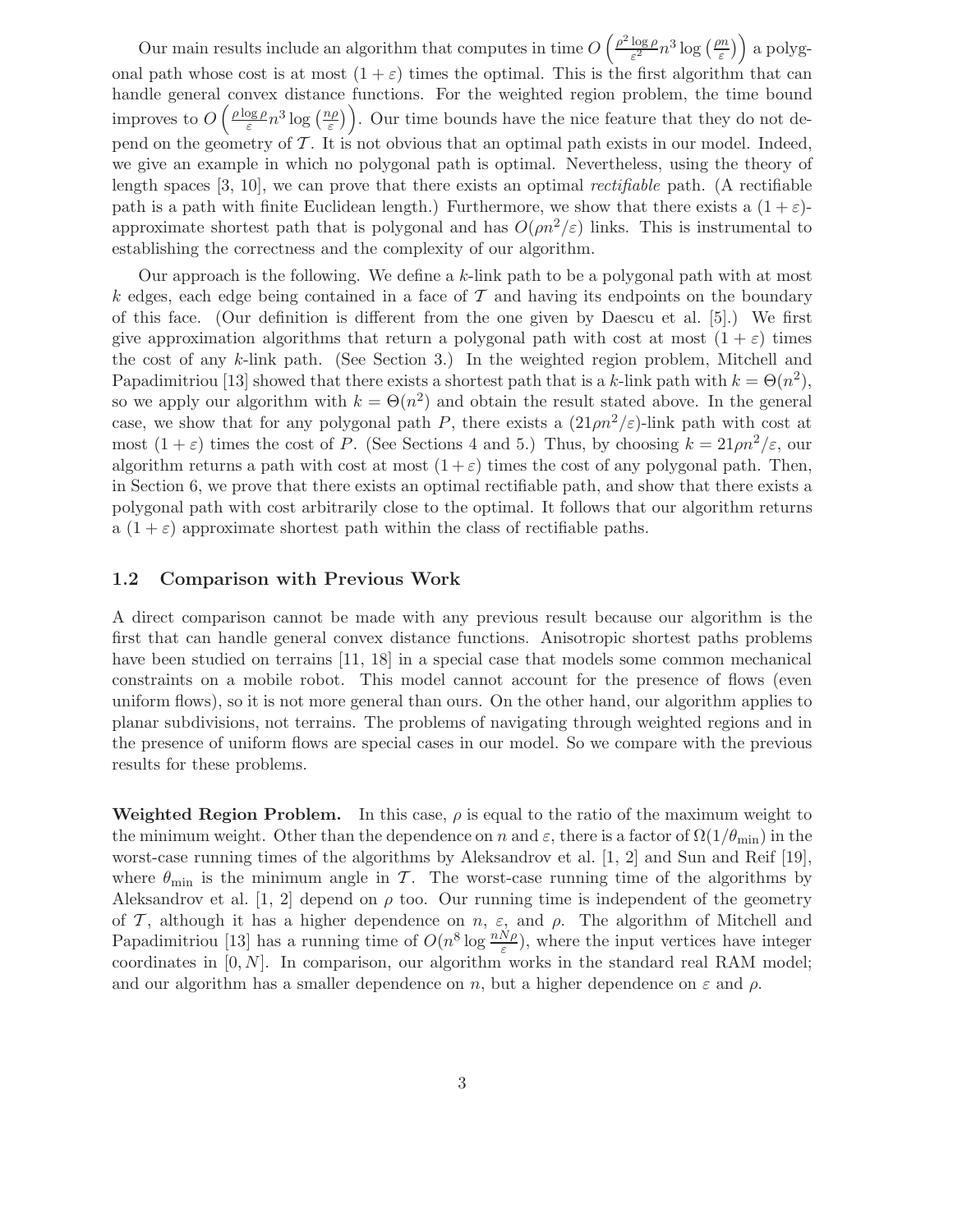

Figure 1: The underlying space  $|T|$  is shaded. The path  $P_1$  is a 7-link path, and thus it is T-respecting. The path  $P_2$  is a T-respecting path with 8 links, but it is not an 8-link path.

Movement in the Presence of Uniform Flows. Assume that there is a uniform flow of velocity  $\vec{v}_f$  in each face f of T. The robot can apply a control velocity  $\vec{v}_r$  in any direction such that  $\|\vec{v}_r\|$  is at most some constant  $c_f$ . For each face f, we define a convex distance function whose unit "disk"  $B_f$  is a Euclidean disk with radius  $c_f$  and centered at  $O + \vec{v}_f$ , where O is the origin. Thus,  $B_f$  is contained in a disk with radius  $c_f + ||\vec{v}_f||$  and centered at O, and  $B_f$ contains a disk with radius  $c_f - ||\vec{v}_f||$  and centered at O. Let  $v_{\min} = \min\{c_f - ||\vec{v}_f|| : f \in \mathcal{T}\}\.$  Let  $v_{\text{max}} = \max\{c_f + ||\vec{v}_f|| : f \in \mathcal{T}\}\$ . Assuming that  $v_{\text{min}} > 0$ , we can model the problem with  $\rho =$  $v_{\text{max}}/v_{\text{min}}$ , and find an approximate shortest path in time  $O\left(\frac{\rho^2 \log \rho}{\varepsilon^2}\right)$  $\frac{\log \rho}{\varepsilon^2} n^3 \log \left( \frac{\rho n}{\varepsilon} \right)$  $\left(\frac{m}{\varepsilon}\right)$ . An algorithm by Reif and Sun runs in  $O\left(\frac{nC_{\text{skew}}}{\varepsilon}(\log \frac{C_{\text{skew}}}{\varepsilon})(\log \frac{C_{\text{skew}}}{\varepsilon} + \log n)\right)$  time [16], where  $C_{\text{skew}}$  is defined as follows. Let  $\lambda = \max\{c_f/c_{f'} : \text{adjacent faces } f \text{ and } f'\}.$  Let  $\rho_{\min} = \min\{c_f/||\vec{v}_f|| : f \in \mathcal{T}\}.$ Let  $\theta_{\min}$  be the minimum angle in T. Then  $C_{\text{skew}} = \Theta\left(\frac{\lambda(\rho_{\min}+1)}{\theta_{\min}(\rho_{\min}-1)}\right)$ . Reif and Sun's algorithm requires  $\rho_{\min} > 1$ , which is equivalent to our condition of  $v_{\min} > 0$ . Our running time does not depend on  $\theta_{\min}$ , but Reif and Sun's running time has a better dependence on n,  $\varepsilon$ , and  $\rho$ .

## 2 Notation and Preliminaries

## 2.1 Environment

We model the environment T in which the point robot can move by a *simplicial complex* [6]: it is a collection of triangles such that any two triangles can only intersect along a common edge or vertex or not at all. A face of T is a triangle in T. We consider faces to be closed subsets of  $\mathbb{R}^2$ . A vertex (resp. an edge) of T is a vertex (resp. an edge) of some face of T. (We do not allow dangling edges or vertices; that is, all edges and vertices must be edges or vertices of a face of T.) The underlying space  $|\mathcal{T}| \subset \mathbb{R}^2$  of T is the union of its faces. (See Figure 1). We assume that  $|T|$  is connected, but we allow  $|T|$  to have holes. The point robot is free to move inside  $|T|$  but it cannot move outside  $|T|$ . We use n to denote the number of vertices in T, and we assume that  $n$  is finite.

For any two points  $p, q \in \mathbb{R}^2$ , we denote by  $\overline{pq}$  the closed, oriented line segment from p to q. In particular, when  $p \neq q$ , we have  $\overline{pq} \neq \overline{qp}$ . We denote by  $\|pq\|$  the Euclidean distance between p and q. For any two points  $p, q \in |{\mathcal{T}}|$ , the geodesic distance between p and q is the Euclidean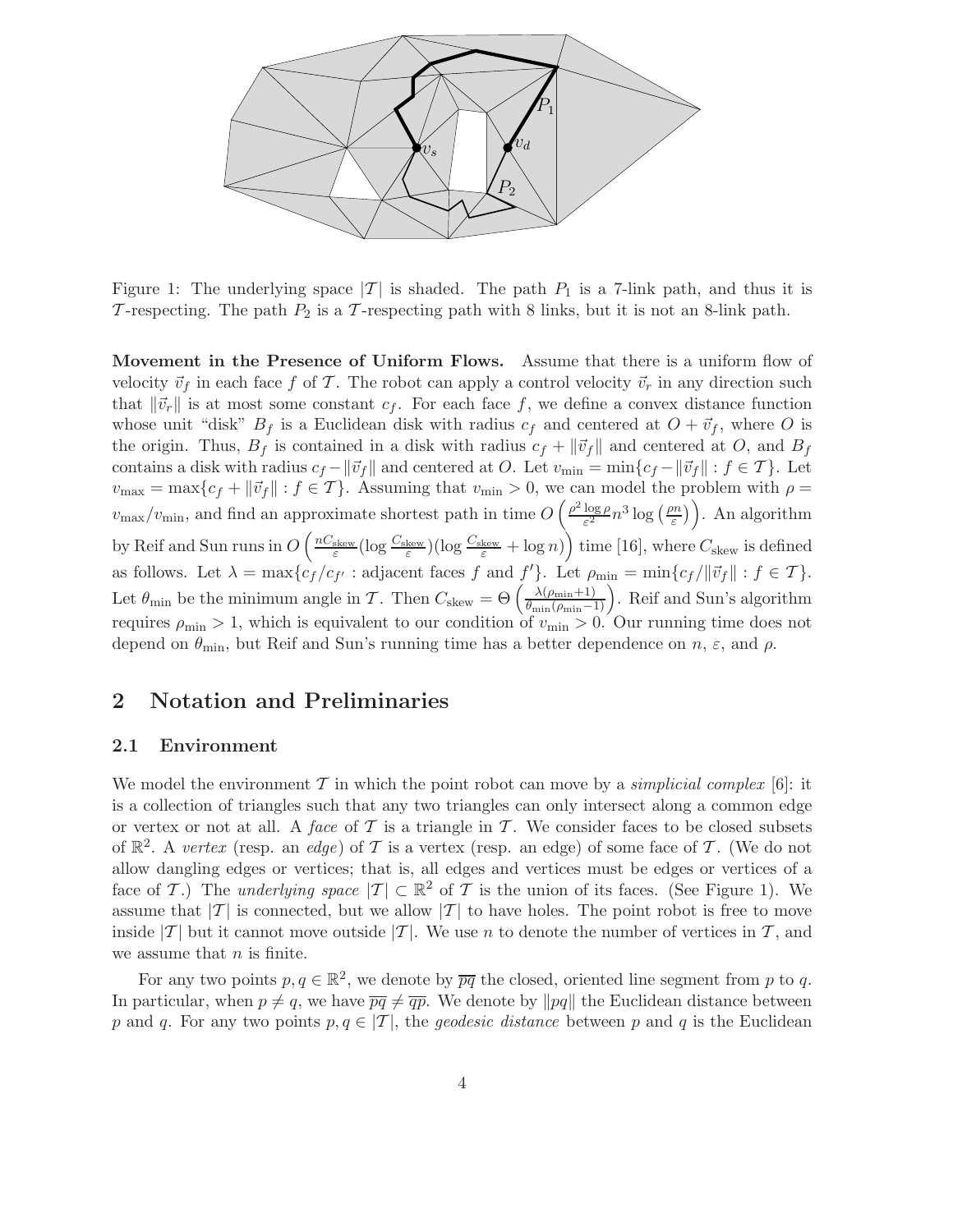length of the shortest polyline in |T| with endpoints p and q. We use  $\|pq\|_{\mathcal{T}}$  to denote this geodesic distance.

For each face f of T, we denote by  $\text{int}(f)$  (resp. bd(f)) the interior (resp. boundary) of f according to the usual topology of  $\mathbb{R}^2$ . For a segment  $\overline{pq}$ , we use  $\text{int}(\overline{pq})$  to denote the open line segment from p to q. When X is a polyline with endpoints  $p, q$ , we use  $\text{int}(X)$  to denote  $X \setminus \{p,q\}$ . A chord of a face f of T is an oriented line segment  $\overline{pq}$  such that  $\text{int}(\overline{pq}) \subset \text{int}(f)$ and  $\{p,q\} \subset \mathrm{bd}(f)$ . If  $\overline{pq} \subset \mathrm{bd}(f)$ , we say that  $\overline{pq}$  is a boundary segment.

#### 2.2 Convex Distance Functions

Each face f of T is associated with a compact convex set  $B_f \subset \mathbb{R}^2$  that contains the origin O in its interior. The *convex distance function* associated with  $f$  is defined by

$$
\forall x, y \in f, \ d_f(x, y) = \min\{\lambda \in [0, +\infty) : y \in x + \lambda B_f\}.
$$

This type of distance function has been studied before [4, 7] in the context of Voronoi diagrams. A convex distance function is not necessarily a metric as it may be asymmetric. Still,  $d_f$  satisfies the triangle inequality, and the shortest path from p to q is the oriented line segment  $\overline{pq}$ .

If  $\text{int}(\overline{pq}) \subset \text{int}(f)$  for some face f, the cost of  $\overline{pq}$  is defined as  $\text{cost}(\overline{pq}) = d_f(p,q)$ . If  $\overline{pq}$  is contained in an edge e of T that is adjacent to exactly one face f, we also define  $\cos\left(\frac{\overline{pq}}{})\right)$  to be  $d_f(p,q)$ . On the other hand, if e is adjacent to two faces  $f_1$  and  $f_2$ , we define  $\cos\left(\overline{pq}\right)$  to be  $\min(d_{f_1}(p,q), d_{f_2}(p,q)).$ 

We assume that there exists  $\rho \geq 1$  such that, for any face f, the set  $B_f$  contains a Euclidean disk with radius  $1/\rho$  centered at the origin, and  $B_f$  is contained in the unit Euclidean disk centered at the origin. Intuitively, it means that the speed allowed in any direction is always in the interval  $[1/\rho, 1]$ . It implies that, for any face f and for any points  $p, q \in f$ , we have  $\|pq\| \leqslant \text{cost}(\overline{pq}) \leqslant \rho \|pq\|$ . Another useful consequence is that for any two chords  $\overline{ps}$  and  $\overline{qr}$  of the same face  $f$ , we have

$$
\begin{aligned} \text{cost}(\overline{ps}) &= d_f(p, s) \leq d_f(p, q) + d_f(q, r) + d_f(r, s) \\ &= d_f(p, q) + \text{cost}(\overline{qr}) + d_f(r, s) \\ &\leqslant \rho \left\|pq\right\| + \text{cost}(\overline{qr}) + \rho \left\|rs\right\|. \end{aligned} \tag{1}
$$

A similar derivation shows that the above inequality also holds when  $\overline{ps}$  and  $\overline{qr}$  are boundary segments contained in the same edge of T. (If the edge containing  $\overline{ps}$  and  $\overline{qr}$  is incident to two faces  $f_1$  and  $f_2$ , one needs to replace  $d_f(x, y)$  by  $\min(d_{f_1}(x, y), d_{f_2}(x, y))$  for any x and y in the above derivation.)

## 2.3 Polygonal Paths

We consider paths from a point  $v_s$  to a point  $v_d$  in  $|T|$ . Without loss of generality, we can assume that  $v_s$  and  $v_d$  are vertices of T. If not, we can force  $v_s$  and  $v_d$  to be vertices by splitting the triangle(s) containing them into smaller triangles. (These smaller triangles inherit their convex distance functions from the triangles containing them.)

A polygonal path is a polyline in  $|T|$  with endpoints  $v_s$  and  $v_d$ . A link is an edge of a polygonal path and a node is a vertex of a polygonal path—we use this terminology to avoid confusion with edges and vertices of  $\mathcal T$ . We identify a polygonal path with its sequence of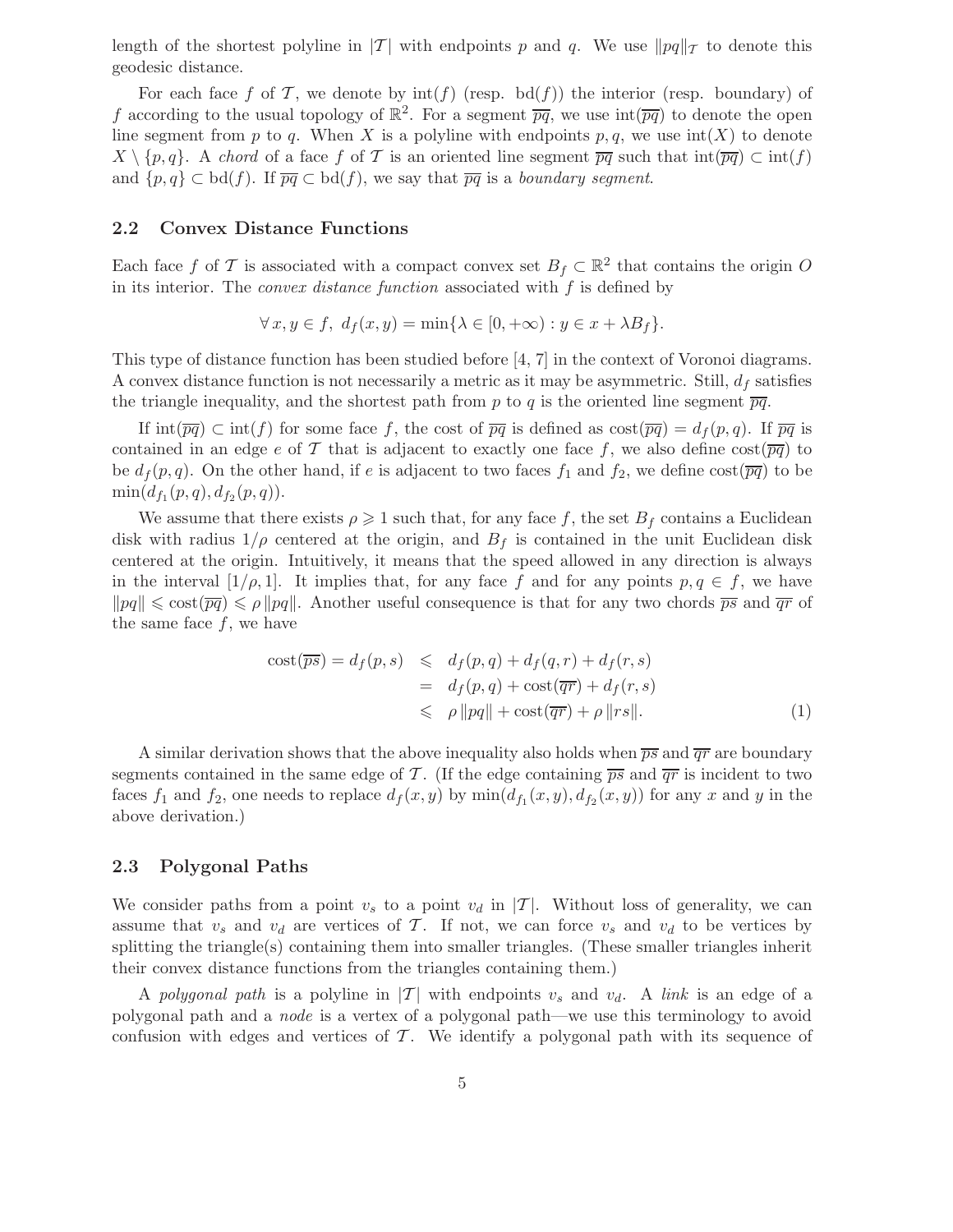nodes. So if a polygonal path P has the node sequence  $(v_s = p_0, p_1, \ldots, p_m = v_d)$ , we write  $P = (p_0, p_1, \ldots, p_m)$ . We do not require the nodes of P to be distinct. The length of P is defined as length $(P) = \sum_{i=1}^{m} ||p_{i-1}p_i||.$ 

A T-respecting path is a polygonal path P such that each link of P is contained in a face of T. (See Figure 1). The cost of a T-respecting path  $P$  is simply the sum of the costs of its links when P is traversed from  $v_s$  to  $v_d$ . Therefore, we have  $cost(P) = \sum_{i=1}^{m} cost(\overline{p_{i-1}p_i})$ . It implies that  $\cot(P)/\rho \leq \text{length}(P) \leq \cot(P)$ . We also define  $\cot(P)$  when P is an arbitrary polygonal path. We first obtain a  $\mathcal T$ -respecting path  $P'$  by introducing new nodes at the intersections between the links of P and the edges of T. We then define  $cost(P) = cost(P')$ .

For any integer k, a k-link path is a polygonal path with at most k links, and whose links are either chords or boundary segments. (See Figure 1.) In particular, a k-link path is  $\mathcal{T}$ respecting, and none of its nodes lies in the interior of a face. Our definition is different from previous work [5] on k-link paths, where the path is not required to be T-respecting. By our definitions, a T-respecting path can have a node in the interior of a face of  $\mathcal{T}$ , but a k-link path cannot.

## 3 Approximation Algorithms

We present algorithms for approximating a shortest k-link path for some given  $\varepsilon \in (0,1)$  and k. The cost of the output polygonal path is less than  $(1 + \varepsilon)$  times the cost of any k-link path, but the output path is allowed to have more than  $k$  links. After showing the existence of an approximate shortest path with few links, we can use these algorithms to find  $(1 + \varepsilon)$ approximate shortest paths.

We first present a simple algorithm in Section 3.1, which discretizes the environment with a graph and then computes a shortest path in the graph. Unlike the previous discretization schemes [1, 2], our discretization makes use of the global geodesic distance  $||v_s v_d||_{\mathcal{T}}$ . In Section 3.2, we show another simple idea to space out the graph vertices that are far away from  $v_s$  and  $v_d$ . It results in a reduction of the graph size and hence an improvement of the running time. We show that it is possible to improve the running time further by working with the graph vertices alone (without computing the graph edges), by employing the algorithm BUSHWHACK [19].

## 3.1 A Simple Algorithm

In this section we present a simple algorithm that computes an approximate  $k$ -link shortest path. It is based on two ideas. First, we observe that any  $\frac{4}{3}$ -approximate shortest path lies in a region delimited by an ellipse with diameter  $\frac{4}{3}\rho \|v_s v_d\|_{\mathcal{T}}$ . Second, we discretize the problem by placing Steiner points uniformly along the portion of each edge of  $\mathcal T$  that lies inside this ellipse. With an appropriate spacing of the Steiner points, we show that there is an approximate shortest path whose nodes are all Steiner points or vertices of  $\mathcal T$ . We find one such path by computing a shortest path in a graph whose nodes are the Steiner points and the vertices of  $\mathcal{T}$ , using Dijkstra's algorithm.

Let  $k \geq 2n-4$  denote an integer. Because T is a planar graph with n vertices, it has at most 2n − 4 faces [14]. It implies that there exists a k-link path from  $v_s$  to  $v_d$ . Therefore, for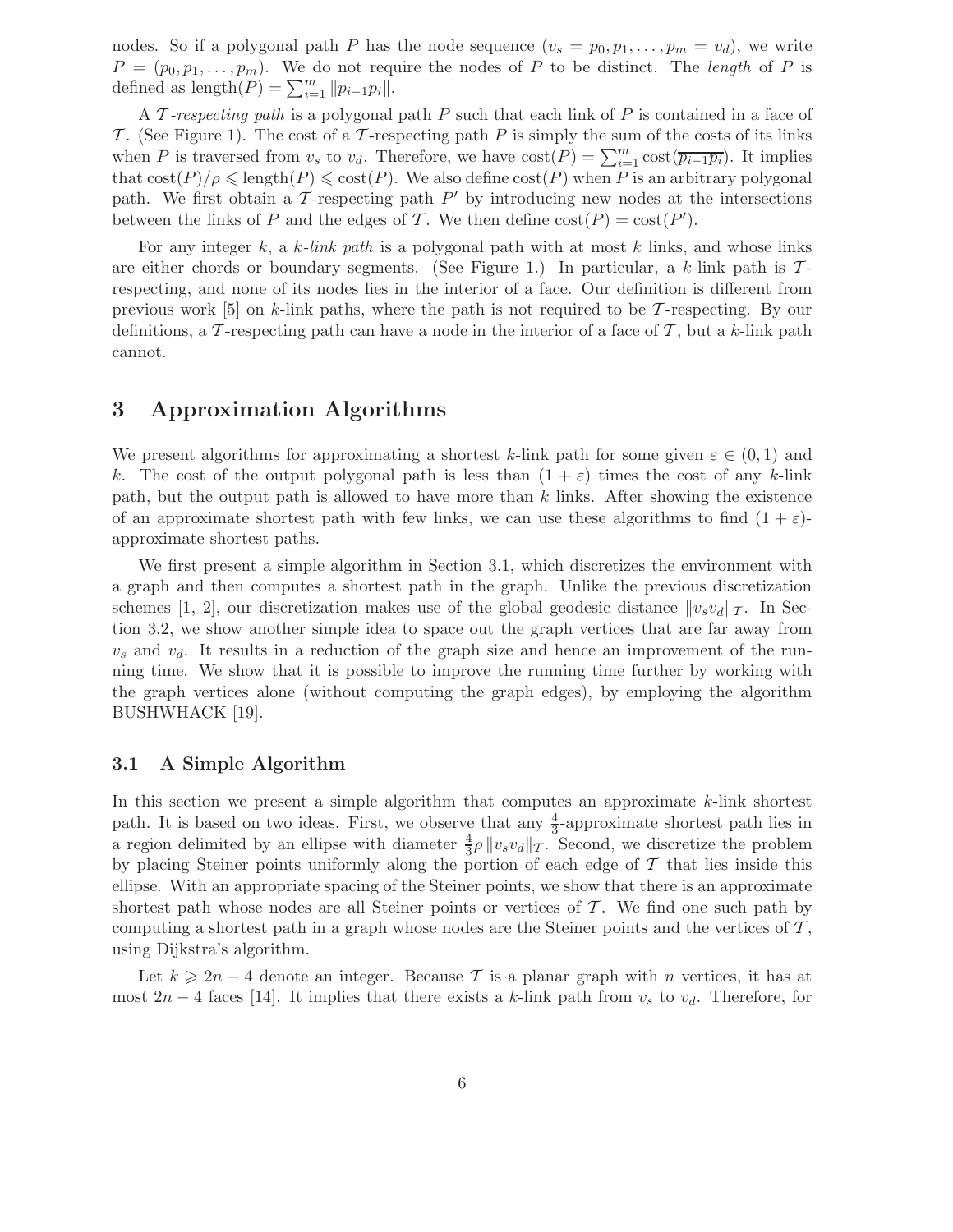

Figure 2: The white points are the Steiner points. The polygonal path is a 9-link path whose nodes are all Steiner points or vertices of T.

any  $\varepsilon > 0$ , there exists a k-link path  $P_k^{\varepsilon}$  such that

$$
cost(P_k^{\varepsilon}) \leq (1 + \frac{\varepsilon}{3}) \inf \{ cost(P_k) : P_k \text{ is a } k\text{-link path} \}.
$$

This path has the following property.

**Lemma 3.1** If  $k \geq 2n - 4$  and  $\varepsilon \in (0, 1)$ , then  $\text{cost}(P_k^{\varepsilon}) \leq \frac{4\rho}{3}$  $rac{P}{3}$   $\|v_s v_d\|$   $\tau$ .

*Proof.* Let  $G = (g_0, g_1, \ldots, g_m)$  be a T-respecting path with length  $||v_s v_d||_T$  and such that m is minimum. The path G cannot have two links inside the same face of  $\mathcal{T}$ : if there were two such links, say  $\overline{g_{i-1}g_i}$  and  $\overline{g_jg_{j+1}}$  with  $i \leq j$ , we could remove from G the nodes  $(g_i, \ldots, g_j)$ . It would yield a polygonal path with at most the same length, but fewer nodes. As we noted above, T has at most  $2n-4$  faces. Therefore, G is a  $(2n-4)$ -link path and hence a k-link path. We conclude that  $\text{cost}(P_k^{\varepsilon}) \leq (1 + \frac{\varepsilon}{3}) \text{cost}(G) \leq \frac{4}{3}$ path. We conclude that  $\text{cost}(P_k^{\varepsilon}) \leq (1 + \frac{\varepsilon}{3}) \text{cost}(G) \leq \frac{4}{3} \text{cost}(G) = \frac{4}{3} \sum_{i=1}^{m} \text{cost}(\overline{g_{i-1}g_i}) \leq \frac{4}{3} \sum_{i=1}^{m} \text{cost}(\overline{g_{i-1}g_i})$  $\frac{4}{3} \sum_{i=1}^{m} \rho \|g_{i-1}g_i\| \leq \frac{4\rho}{3}$  $rac{4\rho}{3}$  length $(G) = \frac{4\rho}{3} ||v_s v_d||_{\mathcal{T}}$ .

Let E denote the following elliptic region:

$$
\mathbb{E} = \left\{ x \in \mathbb{R}^2 : \|v_s x\| + \|v_d x\| \leqslant \frac{4\rho}{3} \|v_s v_d\|_{\mathcal{T}} \right\}.
$$

Since length $(P_k^{\varepsilon}) \leq \text{cost}(P_k^{\varepsilon})$ , we know by Lemma 3.1 that  $P_k^{\varepsilon} \subset \mathbb{E}$ . For each edge e of T, we place a maximal set of equally spaced points on  $int(e \cap E)$ . (See Figure 2.) The spacing is  $\delta = \frac{\varepsilon}{6\rho k} \|v_s v_d\|_{\mathcal{T}}$ . The following lemma shows that our Steiner points give an accurate discretization.

**Lemma 3.2** If  $k \geq 2n - 4$  and  $\varepsilon \in (0,1)$ , there exists a k-link path  $S_k$  such that  $\text{cost}(S_k) \leq$  $(1+\varepsilon)\cos(tP_k)$  for any k-link path  $P_k$ , and all the nodes of  $S_k$  are Steiner points or vertices of  $\mathcal{T}$ .

*Proof.* Let  $(p_0, p_1, \ldots, p_m)$  be the node sequence of  $P_k^{\varepsilon}$ . For any  $i \in [0, m]$ , we associate a point  $s_i$  to  $p_i$  as follows. If  $p_i$  is a vertex of  $\mathcal{T}$ , we set  $s_i = p_i$ . Otherwise, since  $P_k^{\varepsilon}$  is a k-link path,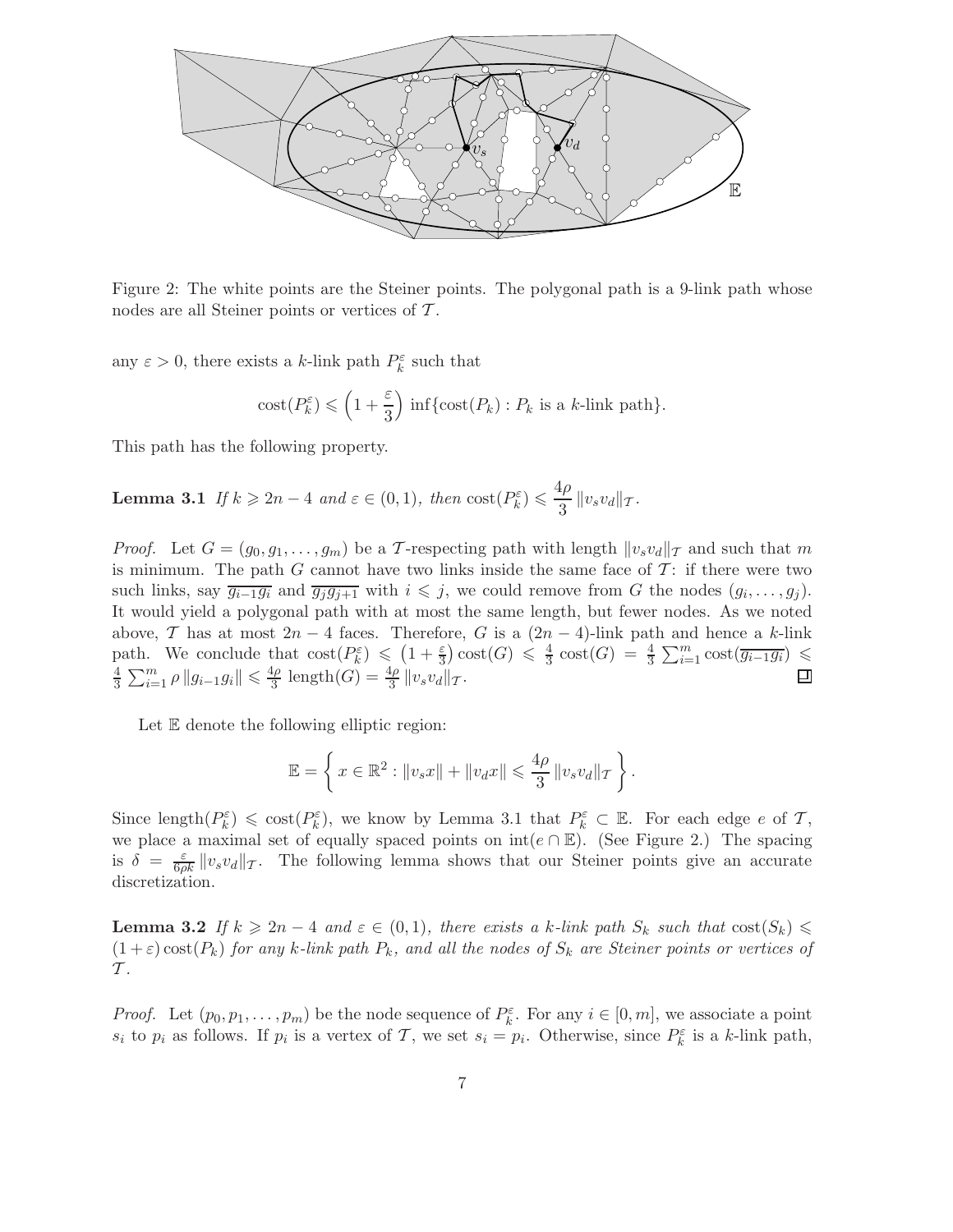$p_i$  lies in the interior of some edge e of T. Thus, there is a Steiner point  $x \in \text{int}(e)$  such that  $||xp_i|| \leq \delta$ . We set  $s_i = x$ . We denote  $S_k = (s_0, s_1, \ldots, s_m)$ . (It is possible that  $s_{i-1} = s_i$  for some i, in which case the link  $\overline{s_{i-1}s_i}$  degenerates to a point.) By construction, for any  $i \in [1, m]$ , the links  $\overline{p_{i-1}p_i}$  and  $\overline{s_{i-1}s_i}$  either are chords of the same face of T, or are contained in the same edge of T. Therefore,  $S_k$  is a k-link path, and inequality (1) implies that

cost(S<sub>k</sub>) 
$$
\leq \sum_{i=1}^{m} \rho ||s_{i-1}p_{i-1}|| + \text{cost}(\overline{p_{i-1}p_i}) + \rho ||s_i p_i||
$$
 (2)

$$
\leqslant \quad \cot(P_k^{\varepsilon}) + 2\rho m\delta \tag{3}
$$

$$
= \ \cos\left(P_k^{\varepsilon}\right) + \frac{m\varepsilon}{3k} \left\|v_s v_d\right\|_{\mathcal{T}} \tag{4}
$$

By definition,  $P_k^{\varepsilon}$  is a k-link path. So  $m \leq k$ , and thus  $\text{cost}(S_k) \leqslant \text{cost}(P_k^{\varepsilon}) + \frac{\varepsilon}{3} ||v_s v_d||_{\mathcal{T}}$ . Since  $||v_s v_d||_{\mathcal{T}} \leqslant \text{length}(P_k^{\varepsilon}) \leqslant \text{cost}(P_k^{\varepsilon})$ , we have  $\text{cost}(S_k) \leqslant (1 + \varepsilon/3) \text{cost}(P_k^{\varepsilon})$ . Thus, for any k-link path  $P_k$ ,  $\text{cost}(S_k) \leq (1 + \varepsilon/3)^2 \text{cost}(P_k) \leq (1 + \varepsilon) \text{cost}(P_k)$ . 回

The Steiner graph is the directed weighted graph defined as follows. Its nodes are the Steiner points and the vertices of T. There is a directed edge  $(p, q)$  between any two nodes p and q that lie on the boundary of the same face of T. The edge  $(p, q)$  is assigned the weight cost( $\overline{pq}$ ).

Here is the pseudo-code of our approximation algorithm.

Approximate $(T, k, \varepsilon)$ 

- 1. Compute  $||v_s v_d||_{\mathcal{T}}$ .
- 2. Compute the Steiner graph.
- 3. Compute a weighted shortest path S in the Steiner graph.
- 4. Output S.

In the analysis of this algorithm, we use the standard real-RAM model [15] and assume that for any points p and q in the same face of T, we can compute  $\cos\left(\overline{pq}\right)$  in  $O(1)$  time. We obtain the following result:

**Lemma 3.3** If  $k \geq 2n - 4$  and  $\varepsilon \in (0, 1)$ , then Approximate(T, k,  $\varepsilon$ ) computes a polygonal path S such that  $cost(S) \leq (1+\varepsilon) cost(P_k)$  for all k-link path  $P_k$ . The algorithm can be implemented to run in  $O(nk^2\rho^4/\varepsilon^2)$  time.

Proof. Correctness follows from Lemma 3.2. The geodesic distance computation in Line 1 can be performed in  $O(n^2) = O(nk)$  time [12]. The diameter of  $\mathbb E$  is  $\frac{4}{3}\rho ||v_s v_d||_{\mathcal{T}}$ , so each edge e of T contains  $O(k\rho^2/\varepsilon)$  Steiner points. Therefore, the Steiner graph has  $O(nk\rho^2/\varepsilon)$  nodes and  $O(nk^2\rho^4/\varepsilon^2)$  edges. Using a Fibonacci heap, Dijkstra's algorithm can be implemented to compute single-source shortest paths in  $O(|E| + |V| \log |V|)$  time for a graph with |V| nodes and |E| edges [8]. We use this method to implement step 4 and, thus, we obtain the desired running time. running time.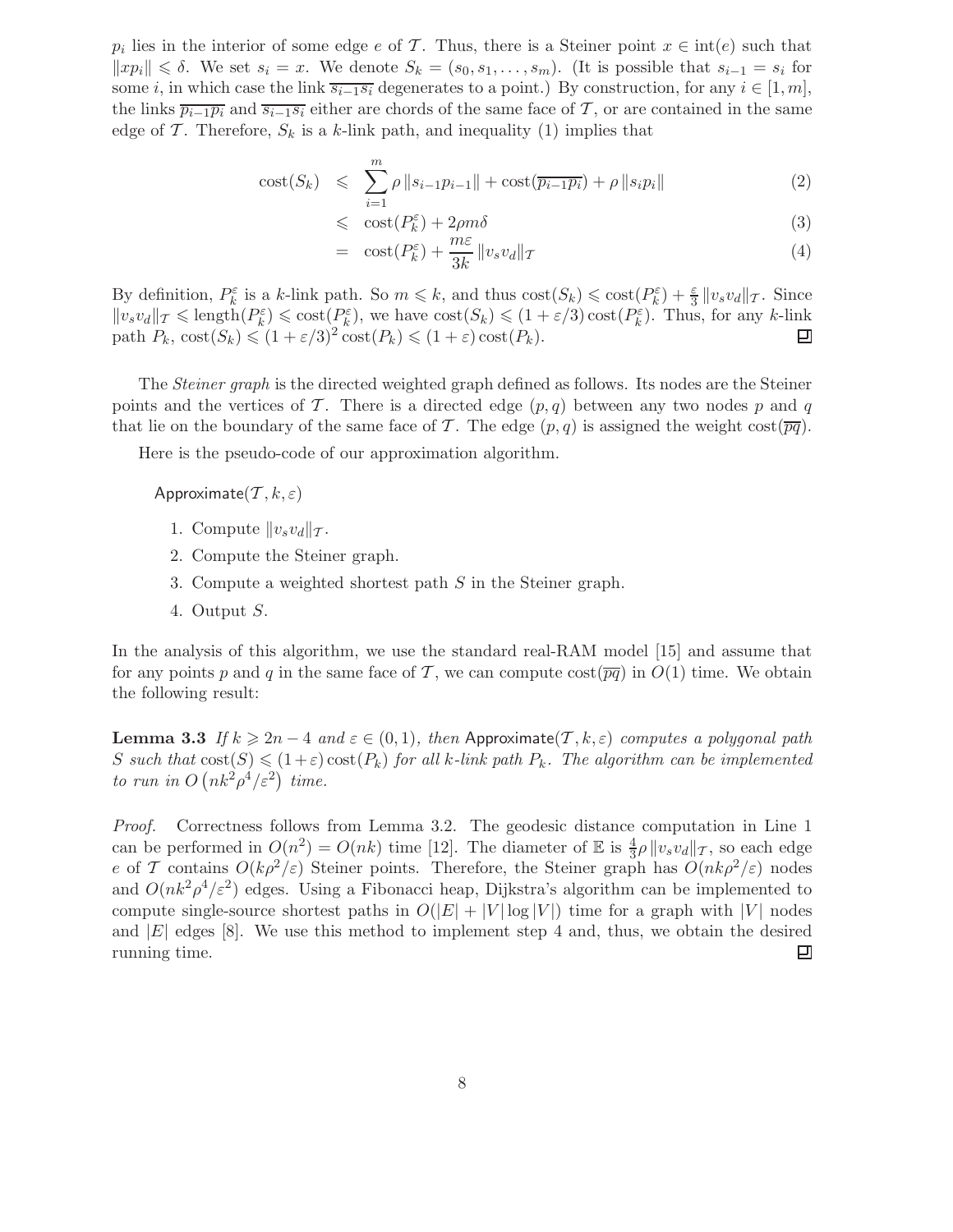## 3.2 A Sparser Steiner Graph

We can speed up the above algorithm by reducing the number of Steiner points. The idea is to place Steiner points more sparsely on portions of edges that are far from  $v_s$  and  $v_d$ . So we introduce a family of elliptic regions. For  $0 \leq i \leq \lceil \log \rho \rceil$ , each region is defined as

$$
\mathbb{E}_i = \{ x \in \mathbb{R}^2 : ||v_s x|| + ||v_d x|| \leqslant \frac{4\rho}{2^i 3} ||v_s v_d||_{\mathcal{T}} \}.
$$

For convenience, we take  $\mathbb{E}_{\lceil \log \rho \rceil+1}$  to denote the empty set.

We construct a set of Steiner points as follows. For each edge  $e$  of  $\mathcal T$  and for any integer i such that  $0 \leq i \leq \lceil \log \rho \rceil$ , we insert the intersection points between e and the boundary of  $\mathbb{E}_i$ , and then we place a maximal set of points on  $int(e \cap (E_i \setminus E_{i+1}))$  with uniform spacing  $\delta_i =$ ε  $\frac{\varepsilon}{2^{i+1} 6k} \|v_s v_d\|_{\mathcal{T}}$ . After obtaining the new set of Steiner points, the Steiner graph is constructed as before. Observe that now, the number of Steiner graph nodes per edge is  $O((k\rho \log \rho)/\varepsilon)$ , instead of  $O(k\rho^2/\varepsilon)$ . Therefore, the size of the Steiner graph is  $O((nk^2\rho^2 \log^2 \rho)/\varepsilon^2)$  and the running time improves to  $O((nk^2 \rho^2 \log^2 \rho)/\varepsilon^2)$ .

It remains to prove that this new algorithm is correct. Let  $j$  denote the largest integer such that  $P_k^{\varepsilon} \subset E_j$ . (There is such an integer because  $P_k^{\varepsilon} \subset \mathbb{E}_0 = \mathbb{E}$  by Lemma 3.1.) For every edge e of T, the distance between two consecutive Steiner points along  $e \cap E_j$  is at most  $\delta_i$ . Thus, using the derivation in inequalities (2) and (3) in the proof of Lemma 3.2, we can show that  $\text{cost}(S_k) \leq \text{cost}(P_k^{\varepsilon}) + \rho \varepsilon ||v_s v_d||_{\mathcal{T}} / (2^{j+1} 3)$ . As  $P_k^{\varepsilon}$  is not contained in  $\mathbb{E}_{j+1}$ , we have length $(P_k^{\varepsilon}) \geq 4\rho \|v_s v_d\|_{\mathcal{T}}/(2^{j+1} \, 3)$  and thus  $\text{cost}(S_k) \leq (1 + \varepsilon/4) \text{cost}(P_k^{\varepsilon})$ . Recall that  $\text{cost}(P_k^{\varepsilon}) \leq (1+\varepsilon/3)\text{cost}(P_k)$  for any k-link path  $P_k$ . It follows that  $\text{cost}(S_k) \leq (1+\varepsilon)\text{cost}(P_k)$ . Therefore, we have proved the following result:

**Lemma 3.4** If  $k \ge 2n - 4$  and  $\varepsilon \in (0,1)$ , we can compute in  $O((nk^2 \rho^2 \log^2 \rho)/\varepsilon^2)$  time a polygonal path S such that  $cost(S) \leq (1+\varepsilon) cost(P_k)$  for any k-link path  $P_k$ .

## 3.3 Further Improvement

We can improve the running time further if we can avoid computing explicitly the edges of the Steiner graph. It means that, instead of using Dijkstra's algorithm, we need to use an algorithm that does not require these edges to produce a shortest path. BUSHWHACK, an algorithm by Sun and Reif [19], does exactly this, provided that the cost function is *pseudo-Euclidean*.

The cost function is pseudo-Euclidean if it meets the following two conditions. First, it obeys the triangle inequality in the interior of each face (in other words, a shortest path in the interior of a face is a line segment). Second, let p be a point inside a face f and let  $e$  be an edge of f such that  $p \notin e$ . Let  $\varphi_{p,e} : e \to \mathbb{R}$  be the function defined by  $\varphi_{p,e}(x) = \cos(\overline{px})$ . For any p and  $e$ , this function is required to have the following property: we can compute in  $O(1)$  time a partition of e into  $O(1)$  subsegments such that  $\varphi_{p,e}$  is monotone along each such subsegment.

The convexity of the distance functions in T implies that  $\varphi_{p,e}$  has only one local extremum, which is a global minimum. (In degenerate cases, when  $B_f$  is not strictly convex, this minimum can be achieved over a closed segment and not just at a single point). So if we assume that this minimum can be computed in  $O(1)$  time, our metric is pseudo-Euclidean.

When there are  $m$  Steiner points per edge, the BUSHWHACK algorithm runs in time  $O(mn \log(mn))$ , instead of  $O(m^2n + mn \log(mn))$  for Dijkstra's algorithm. The algorithm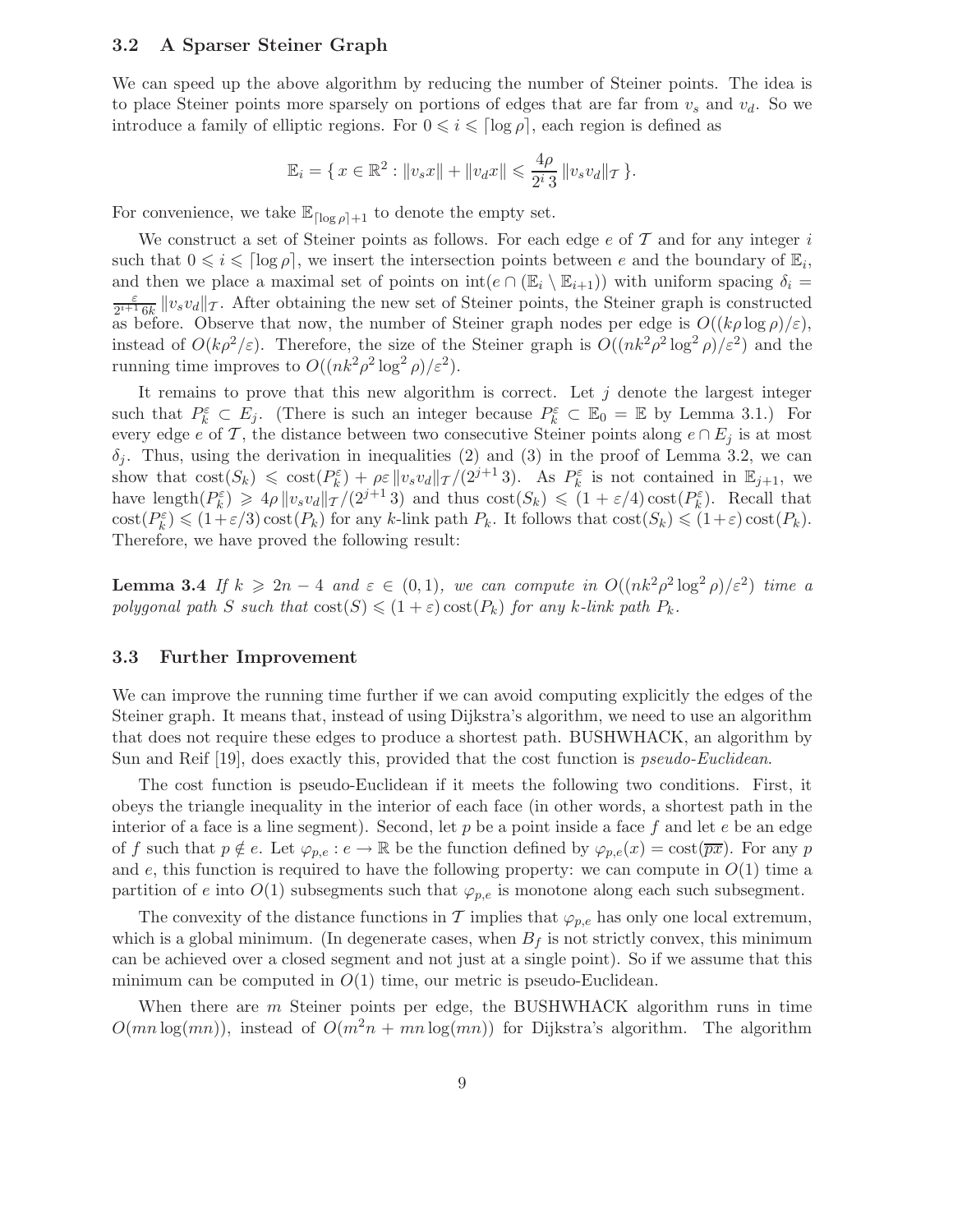presented in Section 3.2 uses  $m = O((k\rho \log \rho)/\varepsilon)$  Steiner points per edge. So, we obtain this improved algorithm:

**Theorem 1** If  $k \ge 2n - 4$  and  $\varepsilon \in (0,1)$ , we can compute in time  $O\left(\frac{nk\rho\log\rho}{\varepsilon}\right)$  $\frac{\log \rho}{\varepsilon} \log \left( \frac{k\rho}{\varepsilon} \right)$  $\left(\frac{c\rho}{\varepsilon}\right)$  a polygonal path S such that  $cost(S) \leq (1+\varepsilon) cost(P_k)$  for any k-link path  $P_k$ .

## 3.4 Applications

In the weighted region problem, each face f is associated with a weight  $w_f \in [1, \rho]$  (assuming that the minimum weight is scaled to 1). According to our terminology, for each face  $f$ , the set  $B_f$  is the Euclidean disk centered at the origin with radius  $1/w_f$ . Obstacles (holes in  $|T|$ ) are still allowed; in other words, we allow weights to be in  $[1, \rho] \cup \{+\infty\}$ . Mitchell and Papadimitriou [12, 13] proved that, in the weighted region problem, the shortest path is an  $O(n^2)$ -link path. Substituting this bound for k into Theorem 1 yields the following result:

Corollary 1 Consider the weighted region problem in a planar subdivision with n vertices and with weights in  $[1,\rho]\cup\{+\infty\}$ . For any  $\varepsilon\in(0,1)$ , we can compute a  $(1+\varepsilon)$ -approximate shortest path in time  $O\left(\frac{\rho\log\rho}{\varepsilon}\right)$  $\frac{\log \rho}{\varepsilon} n^3 \log \left( \frac{n\rho}{\varepsilon} \right)$  $\left(\frac{i\rho}{\varepsilon}\right)\bigg).$ 

To realize the  $1+\varepsilon$  approximation bound in Corollary 1, one would need to extract from [13] the constant  $c_0$  hidden in the  $O(n^2)$  bound on the number of links. Nevertheless, the proof of Lemma 3.2 reveals that even if k is set to be  $c_1 n^2$  for some constant  $c_1 < c_0$ , the approximation ratio is still  $1 + O(\varepsilon)$ .

In the anisotropic setting where each face  $f$  is associated with a convex distance function  $d_f$ , no bound on the number of links in the shortest path was known before. In Theorem 2 in Section 5 and Corollary 4 in Section 6, for any  $\varepsilon \in (0,1)$ , we prove a bound of  $21 \rho n^2/\varepsilon$ on the number of links in a polygonal path whose cost is at most  $(1 + \varepsilon)$  times the optimal. Substituting this bound for  $k$  into Theorem 1 yields the following result:

Corollary 2 Consider the anisotropic shortest path problem in a planar subdivision with n vertices. For any  $\varepsilon \in (0,1)$ , we can compute a  $(1 + \varepsilon)$ -approximate shortest path in time  $O\left(\frac{\rho^2 \log \rho}{\varepsilon^2}\right)$  $rac{\log \rho}{\varepsilon^2} n^3 \log \left( \frac{\rho n}{\varepsilon} \right)$  $\left(\frac{m}{\varepsilon}\right)\bigg).$ 

As we mentioned in the introduction (Section 1.2), the shortest path problem in the presence of uniform flows can be solved using Corollary 2.

Corollary 3 Consider the shortest path problem in the presence of uniform flows as defined in Section 1.2. Assume that  $v_{\min} > 0$ . For any  $\varepsilon \in (0,1)$ , we can compute a  $(1+\varepsilon)$ -approximate shortest path in time  $O\left(\frac{\rho^2 \log \rho}{\varepsilon^2}\right)$  $\frac{\log \rho}{\varepsilon^2} n^3 \log \left( \frac{\rho n}{\varepsilon} \right)$  $\left(\frac{dm}{\varepsilon}\right)\right)$ , where  $\rho = v_{\text{max}}/v_{\text{min}}$ .

## 4 Cost-Preserving Path Transformations

In this section we show how to transform a  $\mathcal{T}$ -respecting path into another  $\mathcal{T}$ -respecting path that has at most the same cost and is free of some undesirable features. This result is used in Section 5 to show that any polygonal path can be converted into a polygonal path with  $O(\rho n^2/\varepsilon)$  links such that the cost increases by a factor of at most  $1+\varepsilon$ .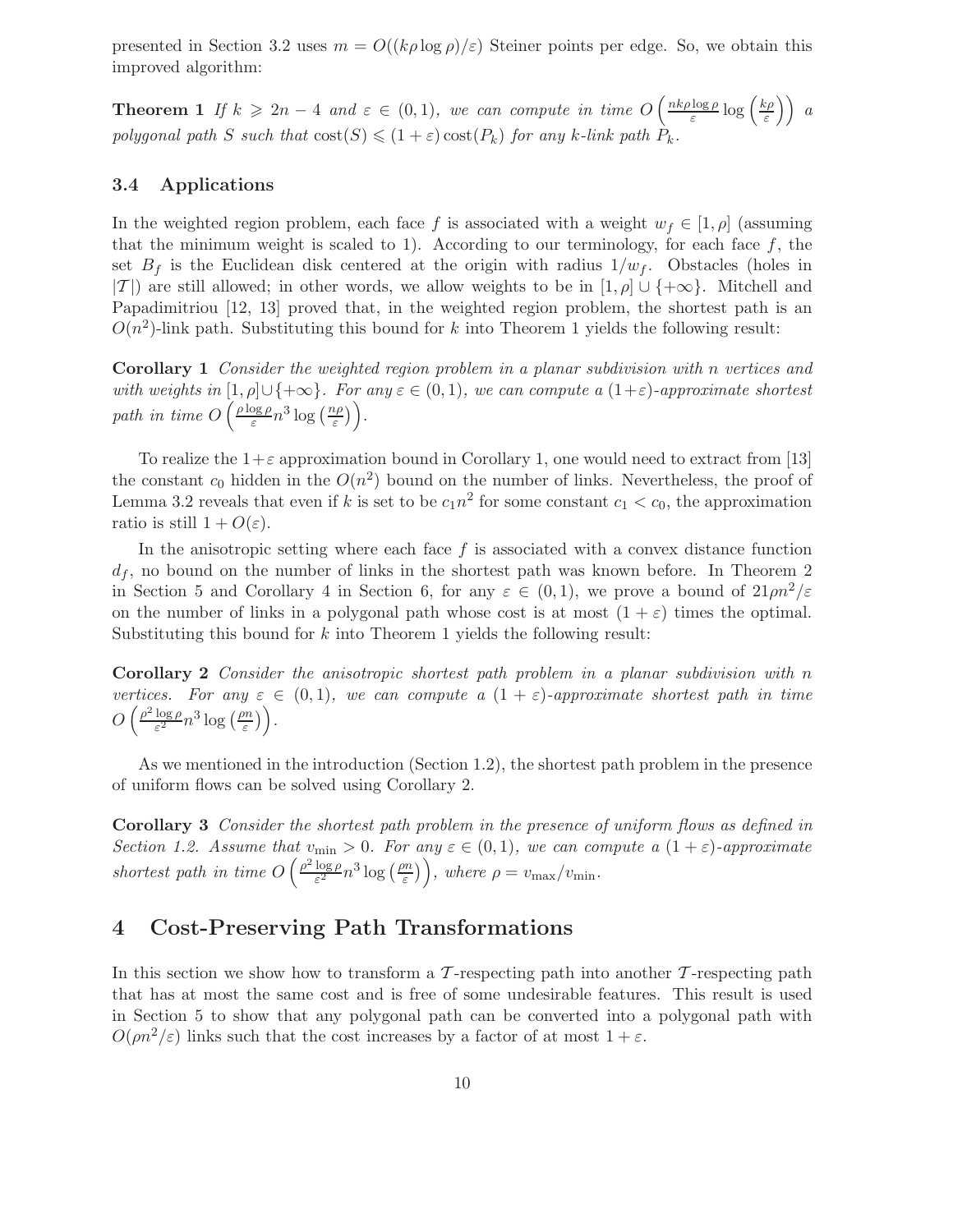## 4.1 Preliminaries

Let  $P = (v_s = p_0, \ldots, p_m = v_d)$  be a polygonal path. We allow  $p_i = p_{i+1}$ ; in this case, we call  $\overline{p_i p_{i+1}} = \{p_i\}$  a degenerate link. The path P is self-intersecting if

- there exist  $i < j$  such that  $\overline{p_{i-1}p_i} \cap \overline{p_jp_{j+1}} \neq \emptyset$ , or
- there exists i such that  $p_{i-1} \in \overline{p_i p_{i+1}}$  or  $p_{i+1} \in \overline{p_{i-1} p_i}$ .

The path  $P$  is *simple* if it is not self-intersecting. The points in which  $P$  self-intersects are not necessarily nodes of P.

To describe the cost-preserving transformations, we give a classification of nodes in P. The vertices of T that are nodes of P are called the nodes of P inherited from T. The endpoints of degenerate links are called degenerate nodes. The other nodes are classified as follows. (Figure 3 shows some examples.)

- Transversal node :  $p_i \in \text{int}(e)$  for some edge e, and  $\overline{p_{i-1}p_i} \cap \text{int}(f) \neq \emptyset$  and  $\overline{p_ip_{i+1}} \cap \text{int}(g) \neq \emptyset$  $\emptyset$ , where f and g are the two faces incident to e.
- Critical node of entry :  $p_i \in \text{int}(e)$  and  $\text{int}(\overline{p_i p_{i+1}}) \cap e \neq \emptyset$  for some edge e and  $\overline{p_{i-1} p_i} \cap e$  $\text{int}(f) \neq \emptyset$  for a face f incident to e.
- Critical node of exit :  $p_i \in \text{int}(e)$  and  $\text{int}(\overline{p_{i-1}p_i}) \cap e \neq \emptyset$  for some edge e, and  $\overline{p_ip_{i+1}} \cap$  $\text{int}(f) \neq \emptyset$  for a face f incident to e.
- Reflective node:  $p_i \in \text{int}(e)$  for some edge e, and  $\overline{p_{i-1}p_i} \cap \text{int}(f) \neq \emptyset$  and  $\overline{p_ip_{i+1}} \cap \text{int}(f) \neq \emptyset$ for a face  $f$  incident to  $e$ .
- Interior node :  $p_i \in \text{int}(f)$  for some face f.
- Linear node:  $p_i \in \text{int}(e)$ ,  $\text{int}(\overline{p_{i-1}p_i}) \cap e \neq \emptyset$  and  $\text{int}(\overline{p_ip_{i+1}}) \cap e \neq \emptyset$  for some edge e.

In the definition of a linear, interior or reflective node  $p_i$ , we allow  $\overline{p_{i-1}p_i}$  and  $\overline{p_ip_{i+1}}$  to overlap. We call a polygonal path *non-redundant* if it does not contain any degenerate, reflective, interior, or linear node. Some intermediate results of the cost-preserving transformations may be selfintersecting paths, so our classification of nodes does not assume simplicity. Our classification does not assume paths to be  $\mathcal T$ -respecting either.

Our cost-preserving transformations manipulate polygonal paths by modifying sub-paths and concatenating polygonal paths. Recall that, for convenience, we use the same notation for a polygonal path and its sequence of nodes. For any integers i, j such that  $0 \leq i \leq j \leq m$ , we use  $P[i, j]$  to denote the sub-path  $(p_i, \ldots, p_j)$ . Given two sub-paths  $A = (a_1, \ldots, a_{m'})$  and  $B = (b_1, \ldots, b_{m''})$ , we denote by  $A \cdot B = (a_1, \ldots, a_{m'}, b_1, \ldots, b_{m''})$  the concatenation of A and B.

## 4.2 Splitting a Path

Let  $P = (p_0, \ldots, p_m)$  be a polygonal path. The procedure Split converts P into a T-respecting path with the same cost. This procedure operates as follows. For each vertex  $v$  that lies in the interior of a link of P, it splits this link at v and makes v a node of P. For each crossing point x between an edge of  $\mathcal T$  and a link of  $P$ , it splits the link at point x, and introduces the node x.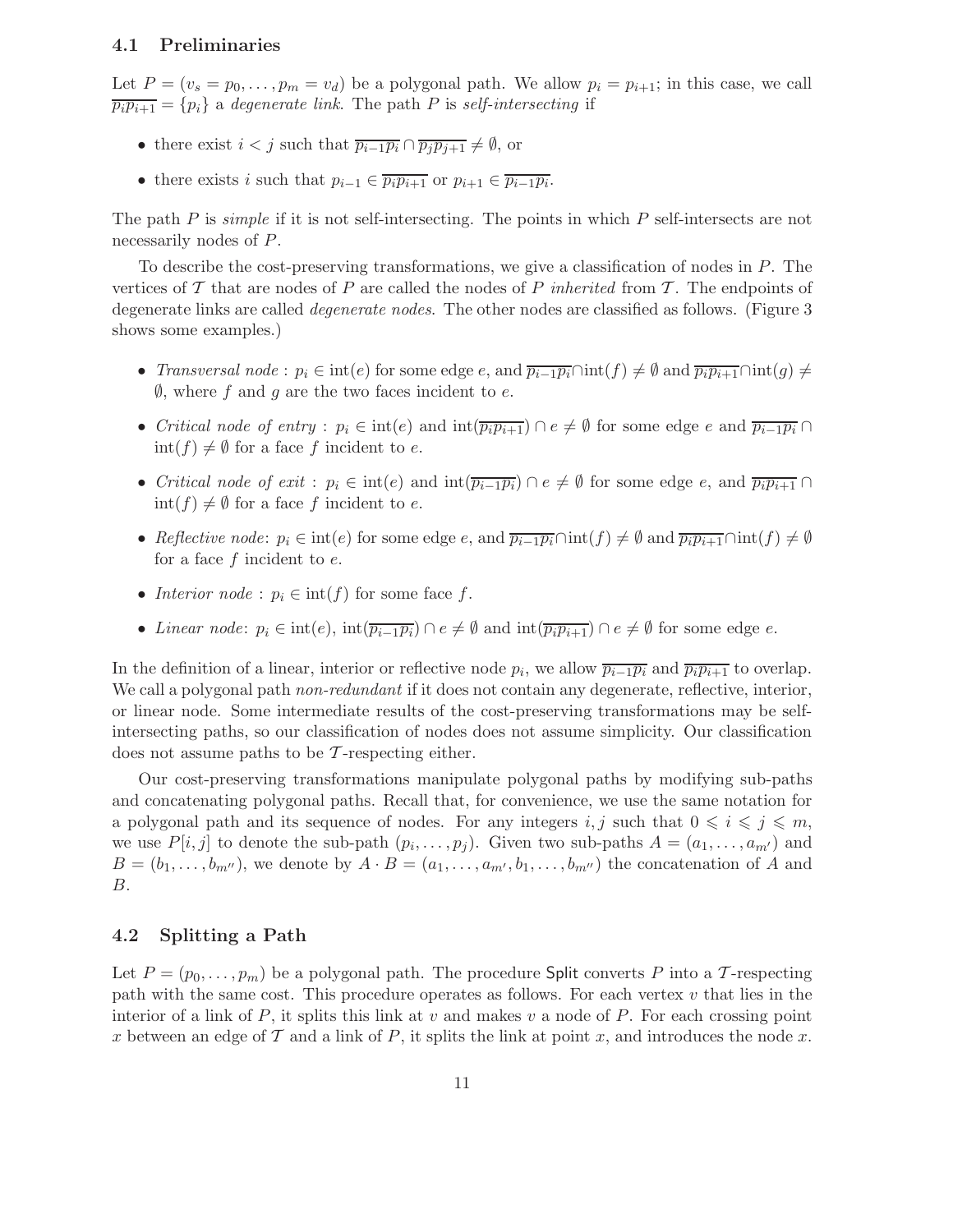

Figure 3: Different types of nodes of P other than degenerate nodes and nodes inherited from  $\mathcal T$ .

Split(Polygonal path P)

- 1. If there exist a vertex v of T and a link  $\overline{p_i p_{i+1}}$  of P such that  $v \in \text{int}(\overline{p_i p_{i+1}})$ , then return  $\text{Split}(P[0, i] \cdot (v) \cdot P[i + 1, m]).$
- 2. If there exist an edge e of T, a link  $\overline{p_i p_{i+1}}$  of P and a point x such that  $x = \text{int}(e) \cap \text{int}(\overline{p_i p_{i+1}})$ , then return  $\text{Split}(P[0, i] \cdot (x) \cdot P[i+1, m])$ .
- 3. Return P.

The following lemma describes the effect of Split.

**Lemma 4.1** For any polygonal path P, the path  $P'$  returned by  $\text{Split}(P)$  is  $\mathcal T$ -respecting and  $\text{cost}(P') = \text{cost}(P).$ 

## 4.3 Reducing a Path

Let  $P = (p_0, \ldots, p_m)$  be a T-respecting path. The procedure Reduce eliminates some locally non-optimal features in P, including degenerate, reflective, interior, and linear nodes, as well as self-intersections.

Reduce(T-respecting path  $P = (p_0, \ldots, p_m)$ )

- 1. If there exists i such that  $p_i = p_{i+1}$ , then return Reduce $(P[0, i-1] \cdot P[i+1, m])$ .
- 2. If a node  $p_i$  is a reflective, interior, or linear node, then return Reduce $(P[0, i-1] \cdot P[i+1, m])$ .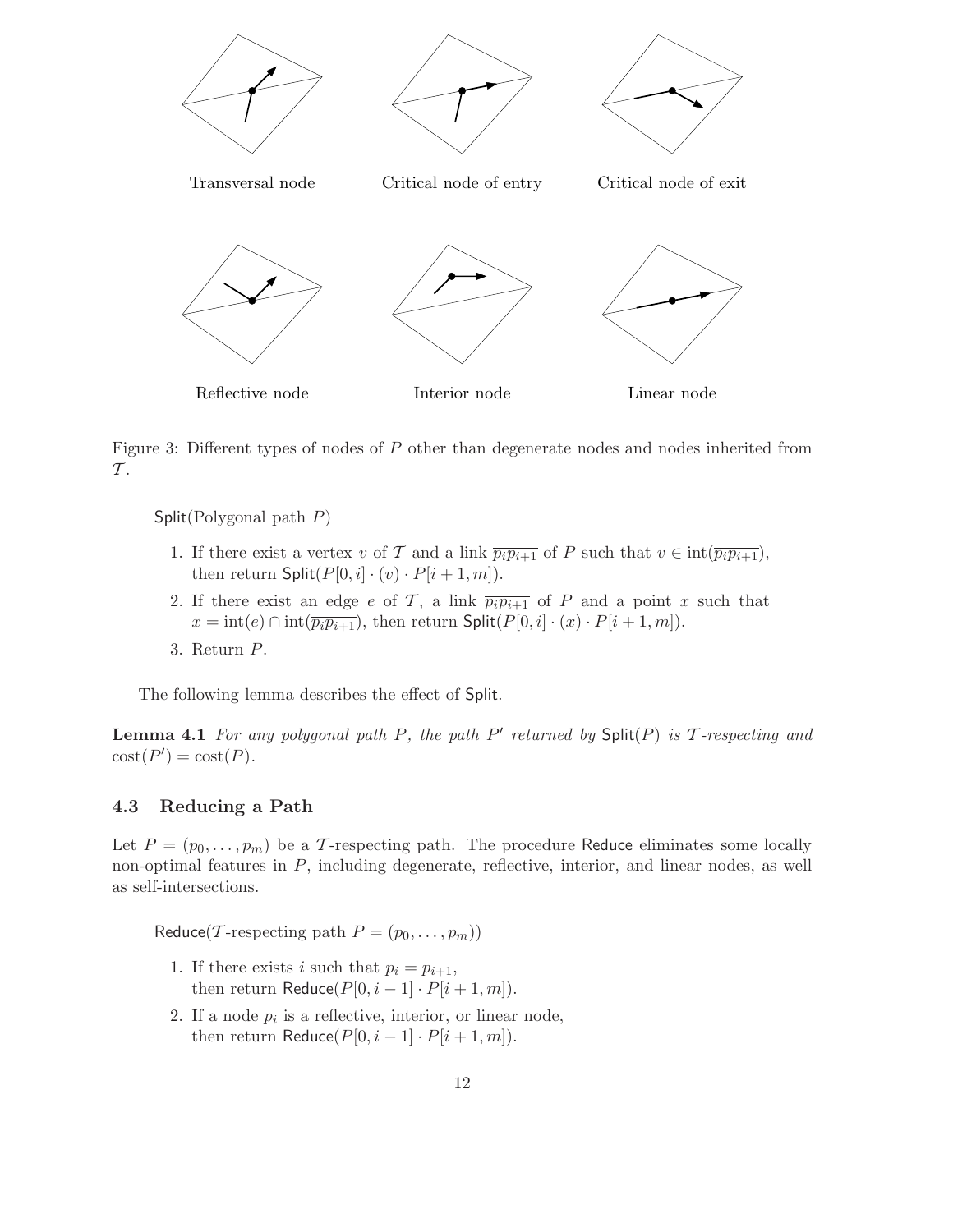- 3. If P self-intersects, then we are in one of the following two cases:
	- (a) There exist  $i < j$  and  $x \in |\mathcal{T}|$  such that  $x \in \overline{p_{i-1}p_i} \cap \overline{p_jp_{j+1}}$ . Then return Reduce( $P[0, i-1] \cdot (x) \cdot P[j+1, m]$ ).
	- (b) There exists i such that  $p_{i-1} \in \overline{p_i p_{i+1}}$  or  $p_{i+1} \in \overline{p_{i-1} p_i}$ . Then return Reduce $(P[0, i-1] \cdot P[i+1, m])$ .
- 4. Return P.

It is clear that the number of nodes in P decreases after one application of step 1, 2 or 3. It implies that Reduce terminates.

Recall that the input path is assumed to be  $\mathcal{T}$ -respecting. Clearly, this condition continues to hold after applying step 1, 2 or 3 any number of times. In addition, when Reduce terminates, the output path  $P'$  returned by Reduce $(P)$  is simple and non-redundant.

**Lemma 4.2** Let P be a T-respecting path. The path  $P'$  returned by Reduce(P) is simple, nonredundant, and T-respecting. If  $P' \neq P$ , then P' has fewer links than P and  $cost(P') \leq cost(P)$ .

## 4.4 Sliding Sub-paths

We call  $(i, j)$  a *critical pair* if  $p_i$  is a critical node of exit,  $p_j$  is a critical node of entry,  $i < j$ , and all of the nodes in the interior of the sub-path  $P[i, j]$  are transversal nodes. (See Figure 4.) We introduce a procedure Slide to remove a critical pair in  $P$ , if there is one. The same technique of sliding sub-paths was used by Mitchell and Papadimitriou [13]. Because Reduce will be applied before applying Slide, we assume that  $P$  is a simple, non-redundant,  $\mathcal{T}$ -respecting path.

Slide(simple, non-redundant,  $\mathcal T$ -respecting path  $P$ )

- 1. Look for a critical pair  $(i, j)$  in P.
- 2. If no critical pair is found, return P.
- 3. Slide  $P[i, j]$  in a direction such that  $cost(P)$  does not increase, until one of the following situations occurs:
	- (a)  $p_{i-1} = p_i$ . Then return  $P[0, i-1] \cdot P[i+1, m]$ .
	- (b)  $p_j = p_{j+1}$ . Then return  $P[0, j-1] \cdot P[j+1, m]$ .
	- (c) P self-intersects or  $P[i, j]$  hits a vertex of T. Then return P.

We explain the sliding operation in step 3 in more detail. Refer to Figure 4. Sliding  $P[i, j]$ means shifting  $p_i$ , all of the transversal nodes on  $P[i, j]$ , and  $p_j$  along the corresponding edges in such a way that the links in  $P[i, j]$  remain parallel to their original positions. The links  $\overline{p_{i-1}p_i}$ ,  $\overline{p_jp_{j+1}}$ , and those in  $P[i, j]$  may lengthen or shrink. Let  $\Delta$  be the signed distance of the sliding of  $p_i$  from its original position. We take  $\Delta$  to be positive (resp. negative) if  $p_i$  slides to the right (resp. left). Take a sliding link  $\overline{p_a p_{a+1}}$ . As the slope of  $\overline{p_a p_{a+1}}$  is kept constant, the cost of  $\overline{p_a p_{a+1}}$  is an affine function of  $\Delta$ . Clearly, the costs of  $\overline{p_{i-1} p_i}$  and  $\overline{p_j p_{j+1}}$  are also affine functions of  $\Delta$ . Thus, the total change in cost(P) is an affine function of  $\Delta$ . Since the value of an affine function is minimized at the boundary of its domain, we conclude that there is a direction in which we can slide  $P[i, j]$  without increasing  $cost(P)$ . The stopping criteria in step 3 exhausts all the possibilities in which  $(i, j)$  no longer satisfies the criteria of being a critical pair or P ceases to be simple. The following lemma describes the effect of Slide.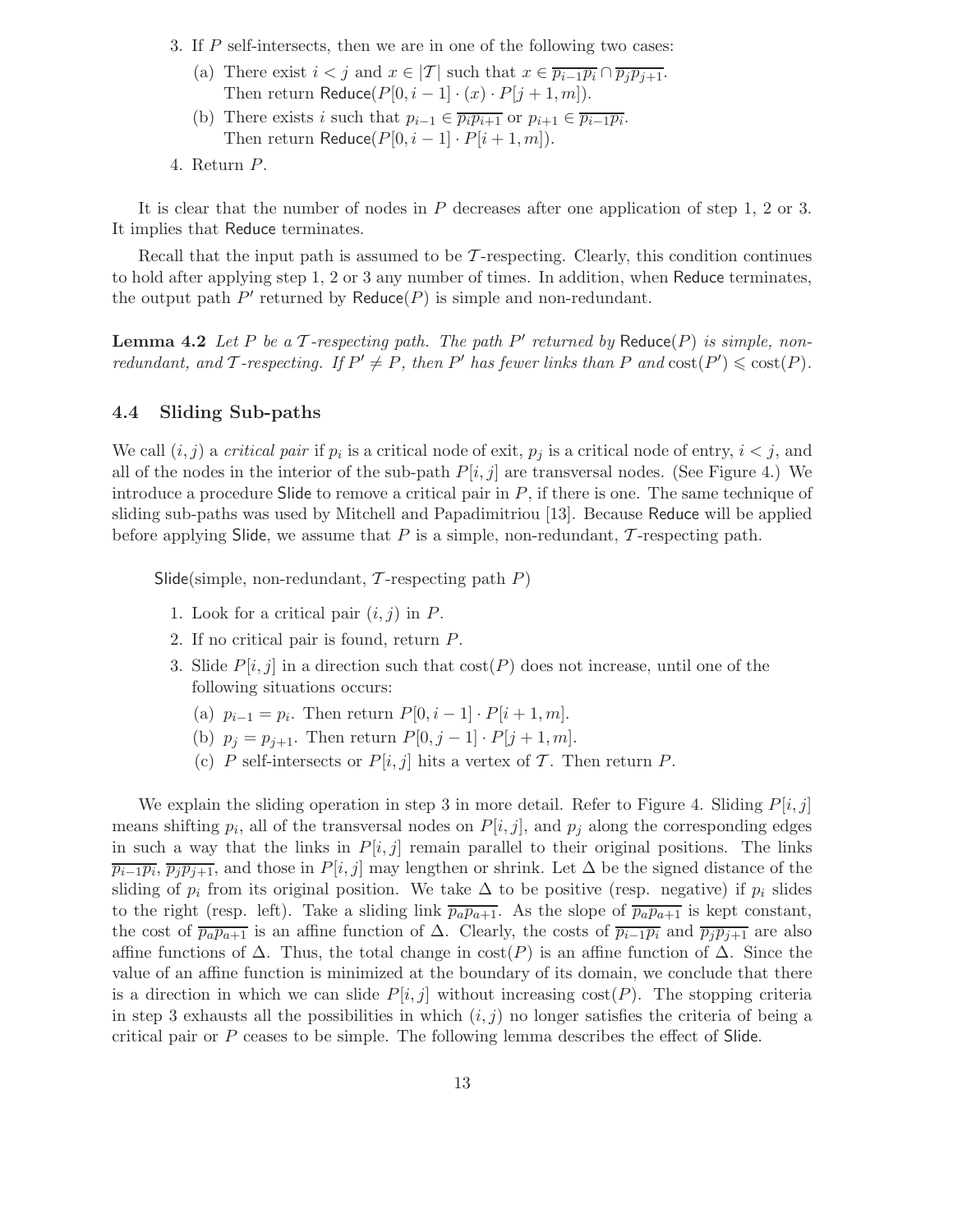

Figure 4: A critical pair  $(i, j)$ . The sub-path  $P[i, j]$  can slide to the left or to the right.

**Lemma 4.3** Let P be a simple, non-redundant,  $\mathcal{T}$ -respecting path. The path P' returned by  $\textsf{Side}(P)$  satisfies the following properties:

- (i)  $P'$  is a  $\mathcal T$ -respecting path.
- (ii)  $cost(P') \leq cost(P)$  and P' has no more links than P.
- (iii) If  $P' \neq P$  and P' has as many links as P, then P' is self-intersecting or P' has more nodes inherited from  $T$  than  $P$  does.

## 4.5 Combining the Transformations

We define a procedure Simplify that makes use of the previous procedures. The input is a polygonal path P.

Simplify(Polygonal path P)

- 1.  $Q_1 := \mathsf{Split}(P)$ .
- 2.  $Q_2 := \text{Reduce}(Q_1)$ .
- 3.  $Q_0 := \mathsf{Slice}(Q_2)$ . If  $Q_0 \neq Q_2$ , set  $Q_1 := Q_0$  and go back to step 2.
- 4. Return  $Q_0$ .

**Lemma 4.4** Let P be a polygonal path. The path  $Q_0$  returned by  $\textsf{Simplify}(P)$  has the following properties:

- (i)  $\text{cost}(Q_0) \leq \text{cost}(P)$ .
- (ii)  $Q_0$  is a simple, non-redundant, T-respecting path.
- (iii)  $Q_0$  has no critical pair and has at most  $2n$  critical vertices of entry or exit.

*Proof.* We first show the termination of Simplify. By Lemmas 4.2 and 4.3, the number of links in the path never increases at steps 2 and 3. If the number of links stays the same in step 3, then Lemma 4.3 says that  $Q_0$  is self-intersecting or it has more nodes inherited from T than  $Q_2$ does. If  $Q_0$  is self-intersecting, the number of links in the path decreases when Reduce is called in the next step. So if steps 2 and 3 iterate without decreasing the number of links in the path,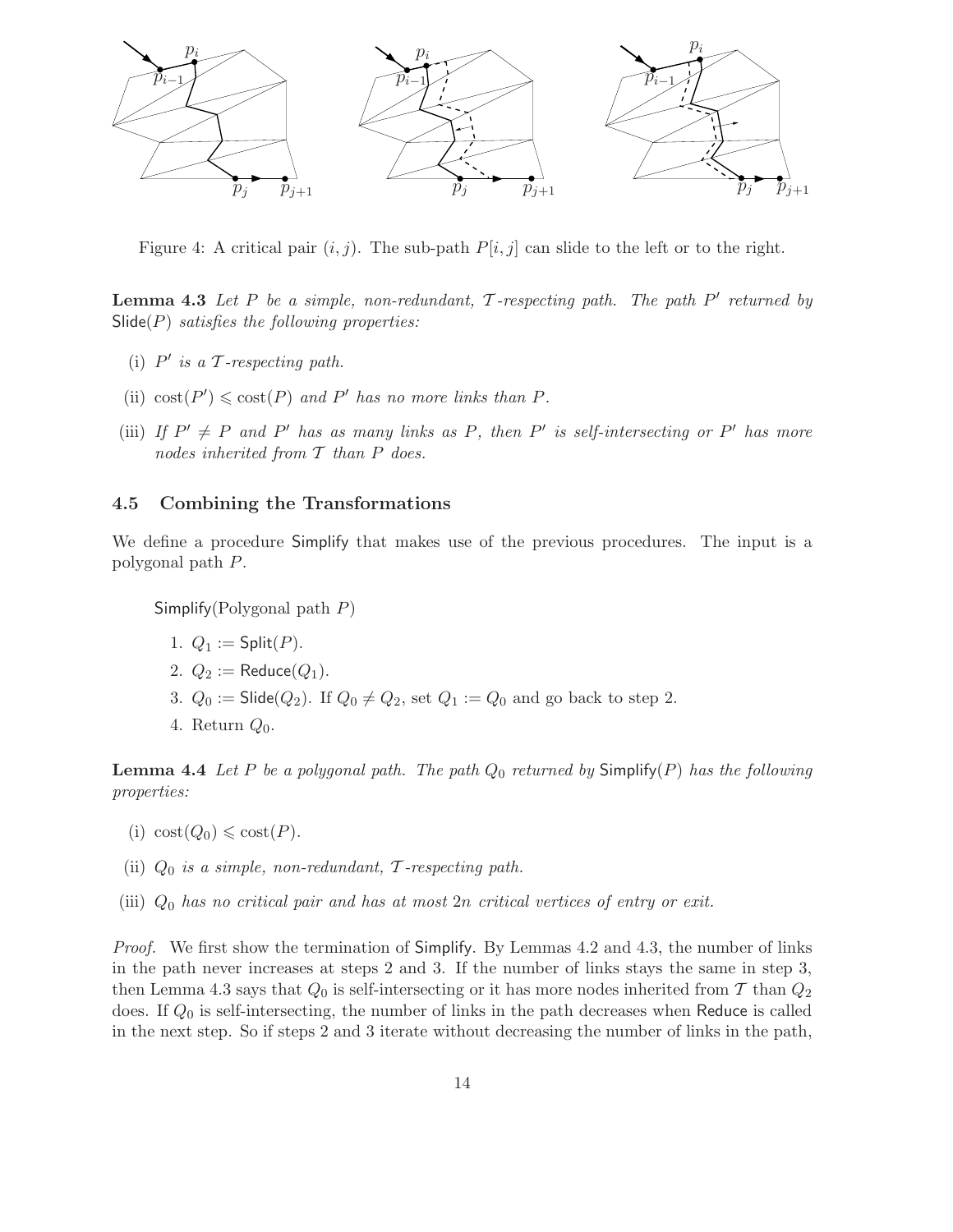

Figure 5: An example of a simplified path  $Q_0$ . There are two critical nodes  $c_2$  and  $c_3$  between vertices  $v_2$  and  $v_3$ .

it means that the path remains simple and the number of nodes inherited from  $\mathcal T$  increases from iteration to iteration. But this can happen at most  $n-2$  times before all vertices of T lie on the path. Therefore, the number of links in the path must decrease after at most  $n-1$ iterations of steps 2 and 3. Clearly, the number of links cannot decrease below one, so Simplify must terminate.

Let  $(q_0, \ldots, q_m)$  be the node sequence of  $Q_0$ . Property (i) follows from the fact that Split, Reduce and Slide do not increase the cost. Property (ii) follows from Lemma 4.2. The termination of Simplify implies that no critical pair is detected by Slide. So if we walk along  $Q_0$  from  $v_s$  to  $v_d$  and encounter a critical node of exit  $q_i$ , we will see a node  $q_{i'}$  inherited from T before encountering any critical node of entry or exit. We charge  $q_i$  to  $q_{i'}$ . The node  $q_{i'}$  can only be charged once, so there are at most n critical nodes of exit in  $Q_0$ . By a symmetric argument (following  $Q_0$  backward from  $v_d$  to  $v_s$ ), we can show that there are at most n critical nodes of entry. Hence, the total number of critical nodes is at most 2n. 囙

In fact, the proof of Lemma 4.4 shows even more. Between any two consecutive nodes of  $Q_0$  inherited from T, there is at most one critical node of entry and one critical node of exit. In case these two critical nodes are present, they lie on the same edge e, and the path enters and exits  $e$  from the same side. (See Figure 5.) All of the other nodes (between these two consecutive inherited nodes) are transversal nodes.

## 5 Path Complexity

In this section we show that any polygonal path P can be approximated by a  $(21 \rho n^2/\varepsilon)$ -link path with cost at most  $(1+\varepsilon)\cos(t)$ . This result, combined with the algorithms for approximating k-link shortest paths that we presented in Section 3, allows us to compute a polygonal path with cost at most  $(1+\varepsilon)\cos(f)$  in time  $O\left(\frac{\rho^2 \log \rho}{\varepsilon^2}\right)$  $\frac{\log \rho}{\varepsilon^2} n^3 \log \left( \frac{\rho n}{\varepsilon} \right)$  $\left(\frac{m}{\varepsilon}\right)\bigg).$ 

## 5.1 Shortcut near Vertices

We introduce a procedure Shortcut that removes nodes in the vicinity of vertices of  $\mathcal T$ . Shortcut takes as input a polygonal path P, a real number  $\delta > 0$ , and a vertex v of T. Shortcut will be invoked repeatedly, starting with the output of Simplify. The path may no longer be simple or non-redundant after several applications of Shortcut.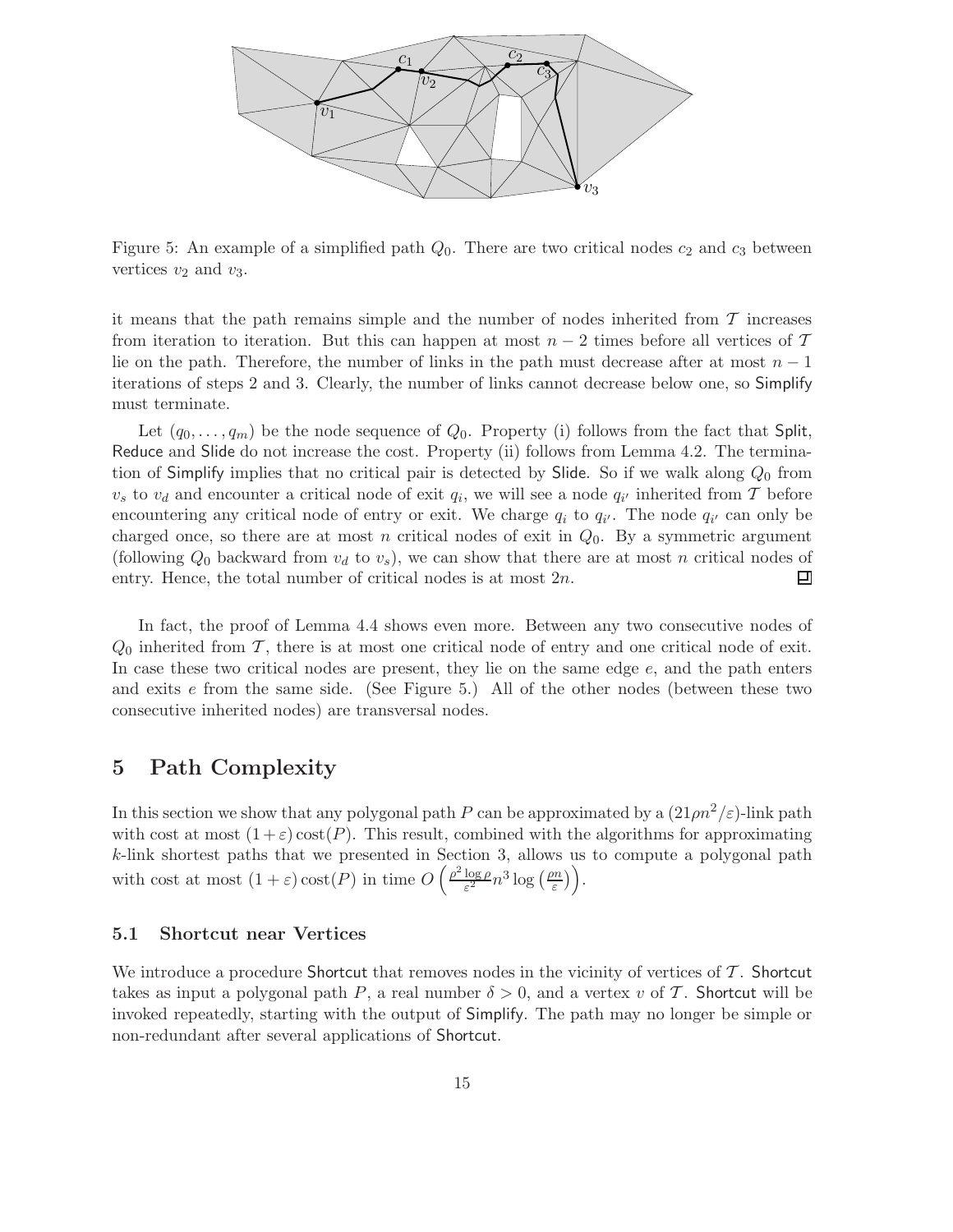

Figure 6: (a) The  $\delta$ -neighborhood of v is shaded. (b) The effect of Shortcut(P,  $\delta$ , v). The subpath  $P[i-1, j+1]$  is replaced by the dashed subpath  $(p_{i-1}, v, p_{j+1})$ .

Let v be a vertex of T. The  $\delta$ -neighborhood of v is the intersection of the  $\delta$ -radius Euclidean disk centered at v with the union of the faces that contain v. (See Figure 6a.) Shortcut(P,  $\delta$ , v) checks if P has a node in the interior of the  $\delta$ -neighborhood of v. If so, let  $p_i$  and  $p_j$  be the first and last nodes of P, respectively, in the interior of the  $\delta$ -neighborhood of v—here the interior is taken in the topological sense. Then Shortcut replaces  $P[i-1, j+1]$  with the sub-path  $(p_{i-1}, v, p_{j+1})$ . (See Figure 6b.) The nodes  $p_{i-1}$  and  $p_{j+1}$  lie on the boundary of a face incident to v, so the new path is still inside |T|. The links  $\overline{p_{i-1}v}$  and  $\overline{vp_{j+1}}$  introduced by Shortcut may make the path redundant or self-intersecting. Here is the pseudo-code of Shortcut.

Shortcut(Polygonal path  $P, \delta > 0$ , vertex v)

- 1. If no node of P is in the interior of the  $\delta$ -neighborhood of v, return P.
- 2. Let  $p_i$  and  $p_j$  be the first and last nodes along P, respectively, that lie in the interior of the  $\delta$ -neighborhood of v. Let  $p_0$  and  $p_m$  be the first and last nodes of P.
- 3. If  $v = p_0$ , return  $(v) \cdot P[j + 1, m]$ .
- 4. If  $v = p_m$ , return  $P[0, i 1] \cdot (v)$ .
- 5. Return  $P[0, i 1] \cdot (v) \cdot P[j + 1, m].$

The following lemma gives a bound on the cost of the path obtained by applying Shortcut.

**Lemma 5.1** Let P be a T-respecting path. The path returned by Shortcut( $P, \delta, v$ ) has cost less than  $\text{cost}(P) + 2\rho\delta$ .

*Proof.* Either  $\overline{p_{i-1}p_i}$  is a chord of a face incident to v, or it is contained in an edge incident to v. In any case, as  $||p_i v|| < \delta$ , we have  $\cos(\overline{p_{i-1}v}) < \cos(\overline{p_{i-1}p_i}) + \rho \delta$ . Similarly, we can prove that  $\cos(\overline{p_{i+1}}) < \cos(\overline{p_i p_{i+1}}) + \rho \delta$ . that  $\text{cost}(\overline{vp_{j+1}}) < \text{cost}(\overline{p_jp_{j+1}}) + \rho \delta$ .

Remark: Reif and Sun [19] also used a disk neighborhood. Their disk radius is related to the local geometry around the vertex  $v$  and the disk is completely contained in the union of the faces incident to v. In our construction, the disk radius will be set to be proportional to the global path cost. (See the procedure Convert in the next section.) As shown in Figure 6, our disk may not be contained in the union of faces incident to v.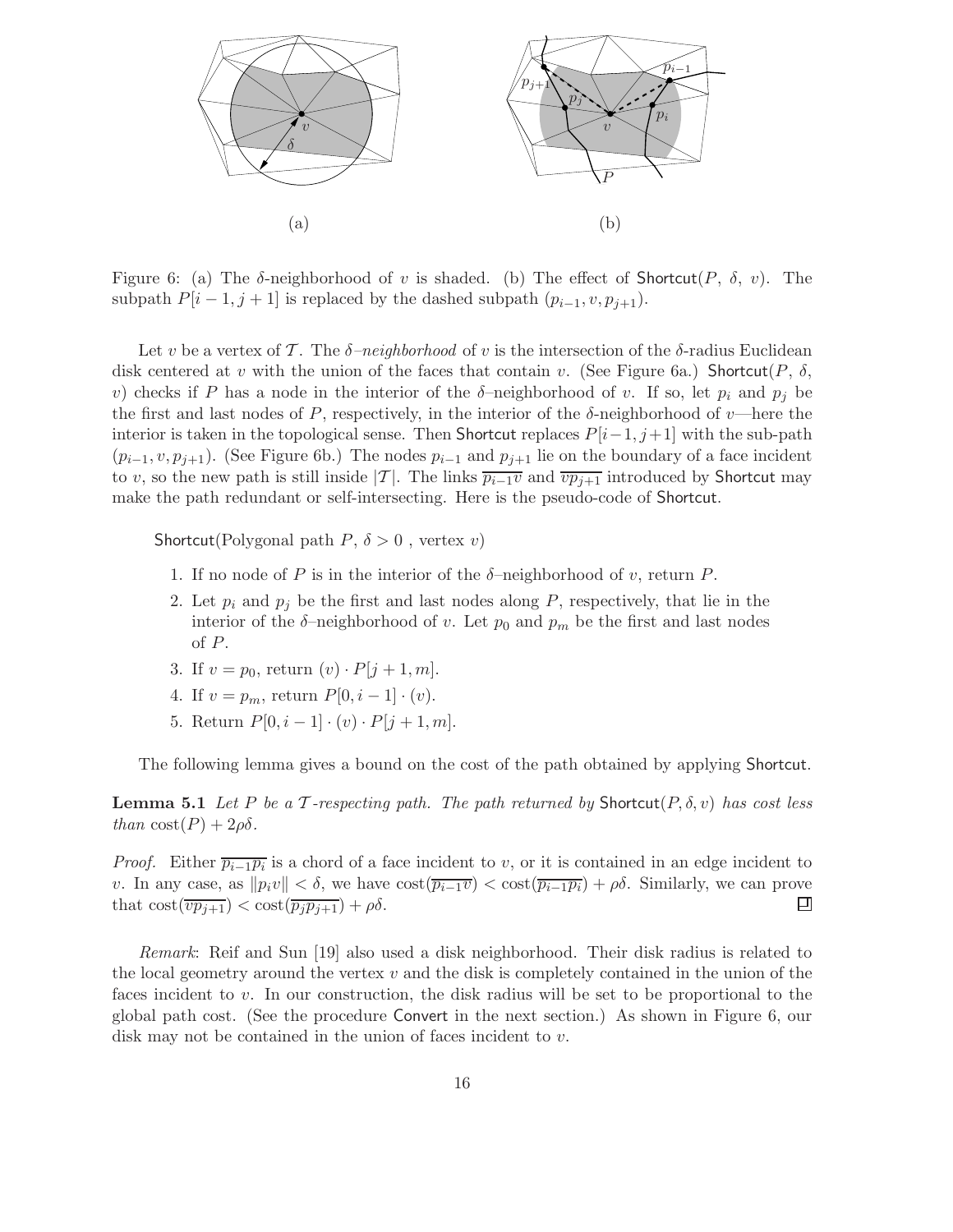### 5.2 Path Conversion

The pseudo-code below describes a procedure Convert that transforms a polygonal path P into another polygonal path R. We show that R has at most  $21 \rho n^2/\varepsilon$  links and its cost is at most  $(1 + \varepsilon) \text{cost}(P)$ . We denote by  $\{v_1, v_2, \ldots, v_n\}$  the vertices of T in the following pseudo-code.

Convert(Polygonal path  $P, \varepsilon \in (0, 1)$ )

- 1.  $Q_0 :=$  Simplify(P).
- 2.  $\delta := \varepsilon \cos\left(\frac{P}{2\rho n}\right)$ .
- 3. For  $i = 1$  to  $n, Q_i :=$  Shortcut $(Q_{i-1}, \delta, v_i)$ .
- 4.  $R := Q_n$ .
- 5. Return R.

The procedure Convert has the following properties.

**Lemma 5.2** Let  $R = (r_1, \ldots, r_\ell)$  be the path returned by Convert $(P, \varepsilon)$ .

- (i)  $\text{cost}(R) \leq (1 + \varepsilon) \text{cost}(P)$ .
- (ii)  $R$  is a  $\mathcal T$ -respecting path with distinct nodes.
- (iii) If  $\{r_i, r_{i+1}\}$  contains no vertex of T, then  $\overline{r_ir_{i+1}}$  is a link of  $Q_0$ .
- (iv) If v is a vertex of T and  $r_i$  lies in the interior of an edge incident to v, then  $||r_i v|| \ge \delta$ .

*Proof.* By Lemma 5.1, the path cost increases by at most  $2\rho\delta = \varepsilon \cot(P)/n$  for each call to Shortcut. By Lemma 4.4,  $\text{cost}(Q_0) \leq \text{cost}(P)$ , thus  $\text{cost}(R) \leq \text{cost}(Q_0) + \varepsilon \text{cost}(P) \leq$  $(1+\varepsilon)$  cost $(P)$ . By Lemma 4.4 again,  $Q_0$  is a T-respecting path with distinct nodes. Each call to Shortcut preserves these two properties. It proves (ii). Properties (iii) and (iv) follow from the working of Shortcut. 囙

We prove a technical lemma which essentially says that, for any edge e, the transversal nodes in the output of  $\text{Convert}(P, \varepsilon)$  that lie on e are sparse.

**Lemma 5.3** Let  $R = (r_1, \ldots, r_\ell)$  be the path returned by Convert $(P, \varepsilon)$ . Consider an edge e of T and a node  $r_i \in \text{int}(e)$ . Suppose that the following conditions hold:

- There exists a node  $r_j \in \text{int}(e)$  with  $j > i + 1$ . If there are several such nodes we choose j to be the minimum.
- All nodes in  $\text{int}(R[i, j])$  are transversal nodes.

Then  $\text{cost}(R[i, j]) > \delta$ .

*Proof.* We denote by  $\ell_e$  the support line of e, and we denote by x the first intersection point between  $R[i, j]$  and  $\ell_e$ . If  $x \neq r_j$ , then  $x \notin \text{int}(e)$  as R is T-respecting. (See Figure 7a.) By Lemma 5.2(iv), we know that  $||r_i x|| > \delta$  and so  $\text{cost}(R[i, j]) \ge ||r_i x|| > \delta$ .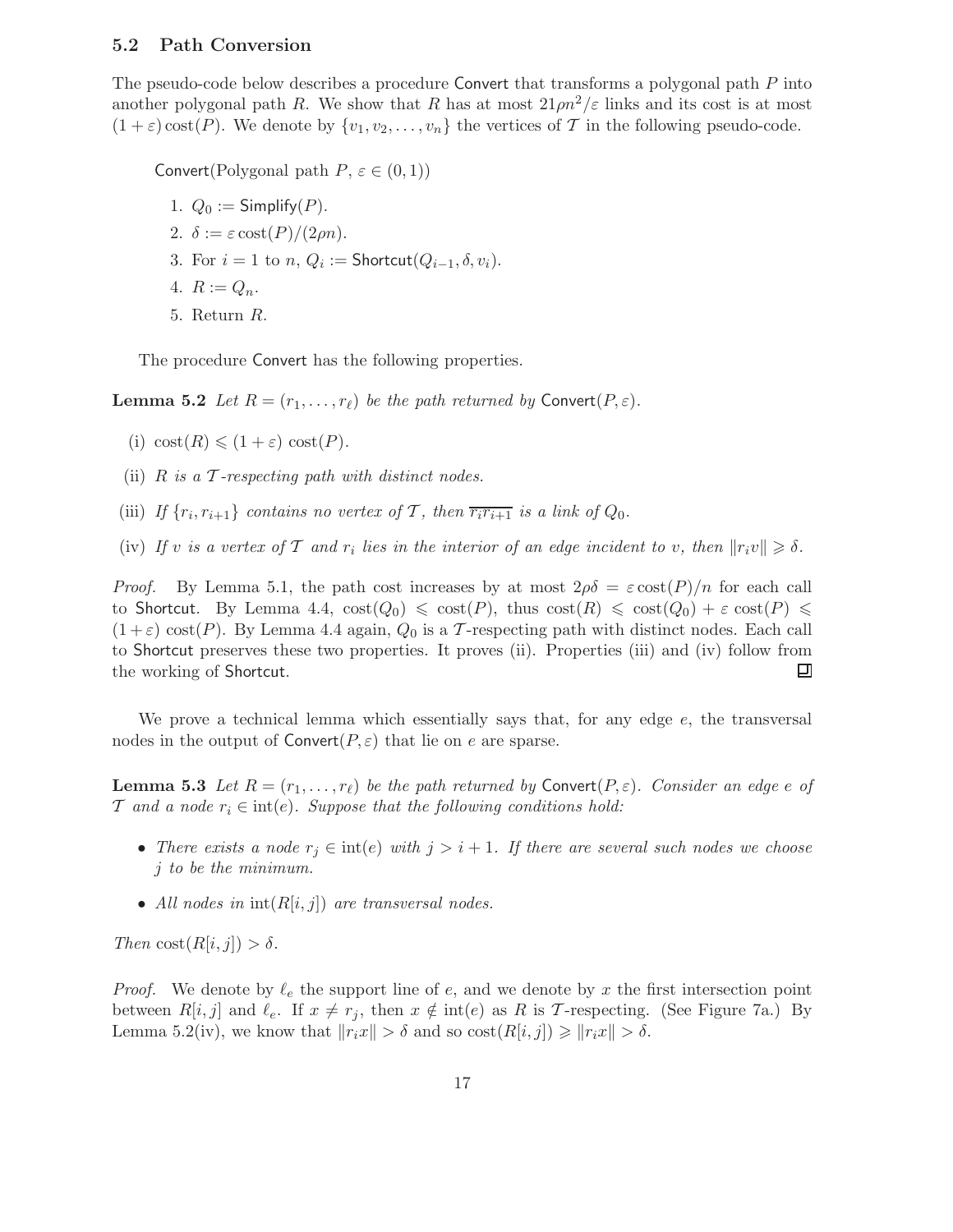

Figure 7: In (a), the sub-path  $R[i, j]$  intersects  $\ell_e$  outside e at point x. In (b), the node v' is in the interior of the region  $R_i$  delimited by  $R[i, j]$  and  $\overline{r_i r_j}$ .

We now assume that  $x = r_i$ , and thus int $(R[i, j])$  lies entirely on one side of  $\ell_e$ . We denote by  $R_i$  the region delimited by  $R[i, j]$  and  $\overline{r_i r_j}$ . (See Figure 7b.) We first prove that there exists an edge  $e'$  of  $\mathcal T$  with one endpoint  $v'$  inside  $R_i$ . Let  $E$  denote the set of edges of  $\mathcal T$  that contain a node of  $R[i, j]$ . Pick an edge of E. If this edge has an endpoint inside  $R_i$ , we are done. Otherwise, this edge crosses  $int(R[i, j])$  transversally, so it separates a portion of  $R_i$  away from e. By recursively applying the argument on this portion of  $R_i$ , we must find an edge  $e' \in E$ that has an endpoint inside  $R_i$ .

Let  $r_k$  denote a node of  $R[i, j]$  that lies on e'. Because no vertex of T lies on  $R[i, j]$ , Lemma 5.2(iv) implies that  $||r_k v'|| \ge \delta$ . It follows that  $\text{length}(R[i,j]) > ||r_k v'|| \ge \delta$ . Hence,  $\text{cost}(R[i, j]) \geq \text{length}(R[i, j]) > \delta.$ 

We are now ready to derive a pseudo-polynomial bound on the path complexity.

**Theorem 2** For any  $\varepsilon \in (0,1)$  and for any polygonal path P, there exists a path  $P^{\varepsilon}$  with at most  $21 \rho n^2/\varepsilon$  links such that  $\cosh(P^{\varepsilon}) \leq (1+\varepsilon)\cosh(P)$ . In addition,  $P^{\varepsilon}$  can be chosen to be simple and non-redundant.

*Proof.* Let  $Q_0 =$  Simplify(P),  $R =$  Convert( $P, \varepsilon$ ), and  $P^{\varepsilon} =$  Reduce( $R$ ). By Lemmas 4.2, 4.4, and 5.2, we know that:

- $P^{\varepsilon}$  is simple, non-redundant, and T-respecting.
- $\text{cost}(P^{\varepsilon}) \leq \text{cost}(R) \leq (1 + \varepsilon) \text{ cost}(P).$

Reduce does not increase the number of links. Hence, it suffices to prove that R has  $21 \rho n^2/\varepsilon$ nodes. By Lemma 5.2(ii), R is a T-respecting path with distinct nodes.

Take an edge e of T. We denote by  $N_e$  the set of nodes  $r_i \in int(e)$ . We show below that  $|N_e| \leq 4\rho n/\varepsilon + 3n + 4$ . We assume that  $|N_e| \geq 2$ ; otherwise, we are done. Let  $r_i$  and  $r_j$ ,  $i < j$ , be two nodes in  $N_e$  that are consecutive in the order along R.

Case 1:  $r_{i-1}$  is a vertex of T. Because  $r_i \in int(e), r_{i-1}$  must be one of the four vertices of the two triangles incident to e. So there are at most four such  $r_i$ 's in  $N_e$ .

Case 2: There is a vertex v of T in R[i, j]. We charge  $r_i$  to v, thus there are at most n such  $r_i$ 's in  $N_e$ .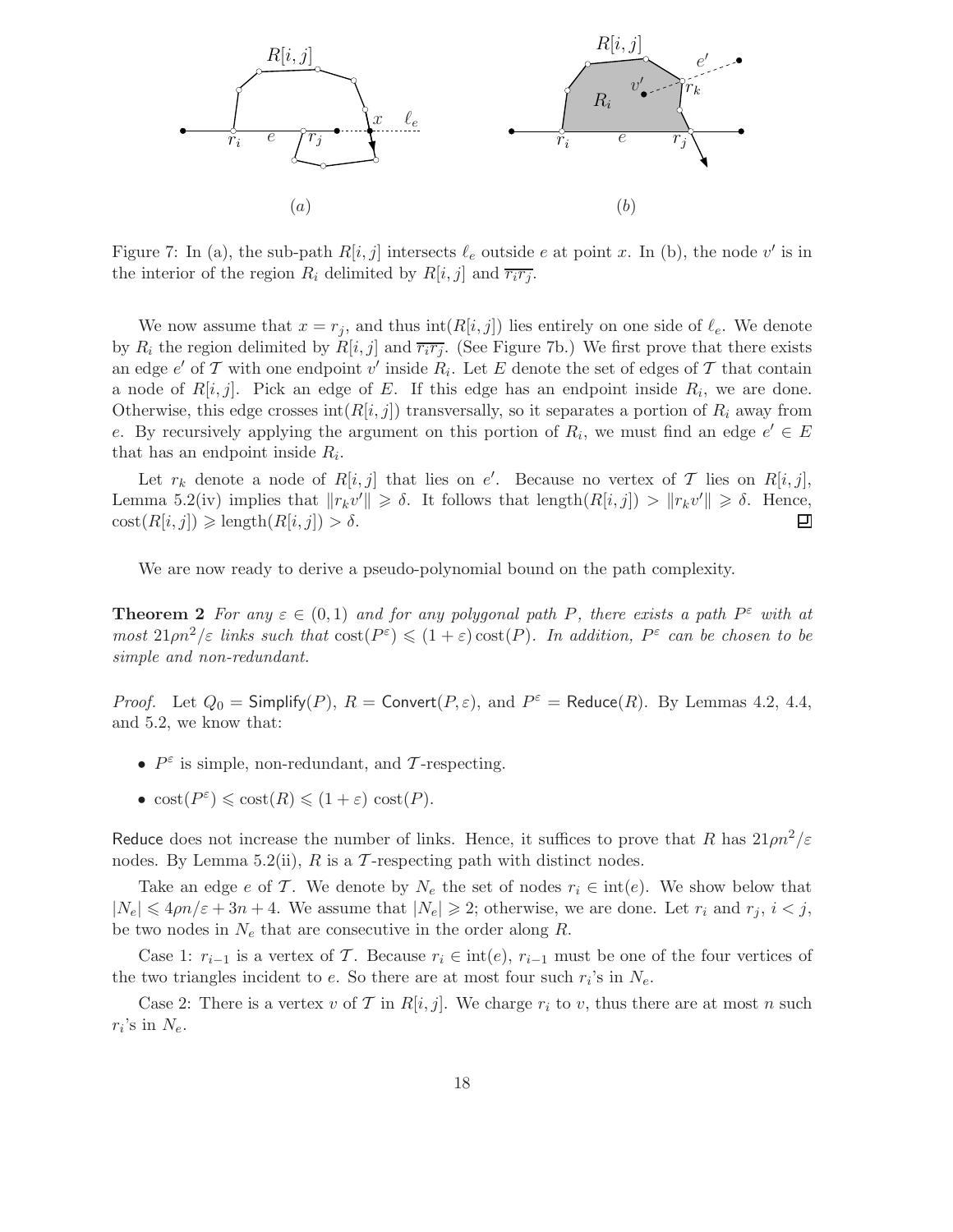Case 3:  $j = i + 1$ . As  $r_i, r_{i+1} \in \text{int}(e)$ ,  $r_i$  and  $r_{i+1}$  are not vertices of  $\mathcal{T}$ . Neither is  $r_{i-1}$ as case 1 does not apply. By Lemma 5.2(iii),  $(r_{i-1}, r_i, r_{i+1})$  is a subpath of  $Q_0$ . We have  $\overline{r_ir_{i+1}} \subset \text{int}(e)$  as  $r_i, r_{i+1} \in \text{int}(e)$ . It follows that  $r_i$  is a critical node in  $Q_0$  because  $Q_0$  is non-redundant and  $\mathcal T$ -respecting.

Case 4: There is no vertex of T in R[i, j], but there is a critical node  $r_k$  in  $\text{int}(R[i,j])$ . We charge  $r_i$  to  $r_k$ . Lemma 5.2(iii) implies that  $R[i, j]$  is a subpath of  $Q_0$ . So  $r_k$  is also a critical node in  $Q_0$ .

Case 5: There is no vertex of T in  $R[i, j]$  and no critical node in  $\text{int}(R[i, j])$ . Again, Lemma 5.2(iii) implies that  $R[i, j]$  is a subpath of  $Q_0$ . Because  $Q_0$  is T-respecting and nonredundant, all of the nodes in  $int(R[i, j])$  are transversal nodes. By Lemma 5.3, we have  $\text{cost}(R[i,j]) > \delta$ . Because  $\text{cost}(R) \leq (1+\varepsilon)\text{cost}(P) < 2\cos\left(P\right)$  and  $\delta = \frac{\varepsilon}{2\rho n} \text{cost}(P)$ , we get  $\text{cost}(R[i,j]) > \frac{\varepsilon}{4\rho n} \text{cost}(R)$ . So there are at most  $4\rho n/\varepsilon$  such  $r_i$ 's in  $N_e$ .

Cases 1, 2 and 5 contribute at most  $4\rho n/\varepsilon + n + 4$  nodes to  $N_e$ . The nodes in cases 3 and 4 are critical nodes in  $Q_0$ . By Lemma 4.4(iii), there are at most 2n critical nodes in  $Q_0$ , so cases 3 and 4 contribute at most 2n nodes to  $N_e$ . In all,  $|N_e| \leq 4\rho n/\varepsilon + 3n+4$ . The number of edges is at most 3n − 6 for a planar graph with n vertices. Summing over all edges of  $\mathcal T$  and including the vertices of  $\mathcal T$ , the number of nodes in R is at most  $n+(3n-6)(4\rho n/\varepsilon+3n+4) \leq 21\rho n^2/\varepsilon$ .  $\Box$ the vertices of T, the number of nodes in R is at most  $n+(3n-6)(4\rho n/\varepsilon+3n+4) \leq 21\rho n^2/\varepsilon$ .

## 6 General Paths

The statement of Theorem 2 is not entirely satisfactory. For instance, it does not tell us whether there exists a shortest path and if so, whether it is a polygonal path. We give an example in Section 6.1 in which the shortest path cannot be polygonal. Nonetheless, we show that there exists a shortest rectifiable path. Intuitively, a path is rectifiable if its length is finite; for example, the class of rectifiable paths includes piecewise  $C<sup>1</sup>$  paths. Furthermore, we show that for any  $\alpha > 1$ , there exists a polygonal path with cost at most  $\alpha$  times the optimal. These results imply Corollary 2 in Section 3.4.

Throughout this section we do not require the endpoints of a path to be  $v_s$  and  $v_d$ . Also, we do not restrict paths to be polygonal unless stated explicitly otherwise.

### 6.1 Example of a Non-polygonal Shortest Path

There may not be any (exact) shortest polygonal path. We give an example in Figure 8 in which  $\rho = \sqrt{2}$  and there is no shortest polygonal path.

We prove it by contradiction. Consider the points x and c in Figure 8. Assume that the last link of a polygonal path P is  $\overline{xv_d}$ . Then, if we insert the node c between x and  $v_d$  in P (thus replacing the sub-path  $(x, v_d)$  by  $(x, c, v_d)$ , we obtain a polygonal path with strictly smaller cost than P. The same argument shows that the shortest path intersects some edge an infinite number of times.

A similar example can be constructed for any  $\rho > 1$ , by changing  $B_{f_i}$  into a regular polygon with enough edges and by placing a larger number of faces around  $v_d$ .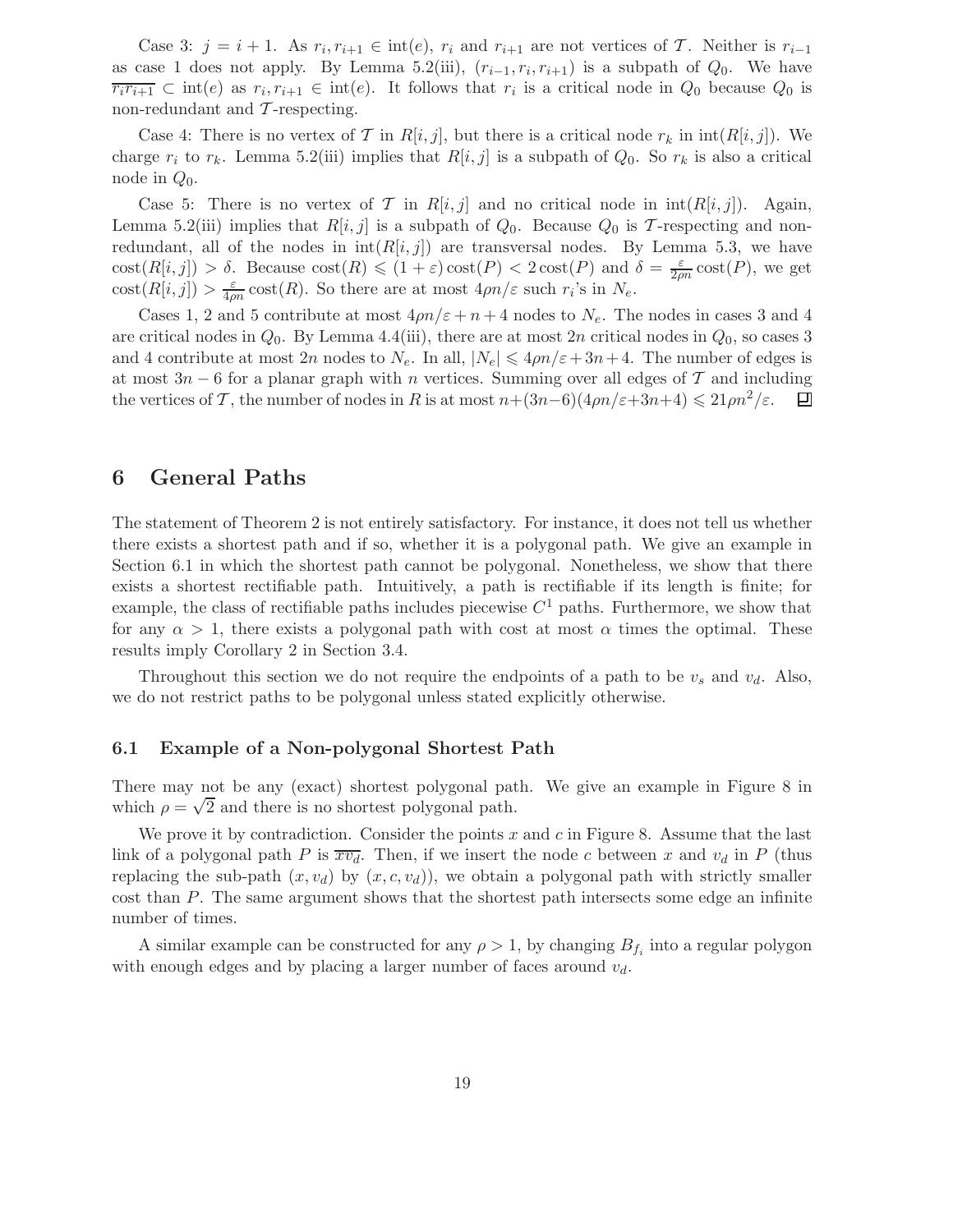

Figure 8:  $B_{f_1}$  is a square centered at the origin and with edge length  $\sqrt{2}$ .  $B_{f_i}$  is obtained by rotating  $B_{f_1}$  by an angle  $(i - 1)\pi/6$ . We know that the shortest path from  $v_s$  to  $v_d$  is not polygonal. We conjecture that the shortest path from  $v_s$  to  $v_d$  is an infinite sequence of line segments, forming a spiral around  $v_d$ .

## 6.2 Rectifiable Paths

Intuitively, a path is rectifiable if it has finite length. The length of a path can be defined as the supremum of the length of the polygonal paths inscribed in this path. This definition is a common way of introducing the length of a curve. (For instance, see Guggenheimer's book [9].) It allows one to define the length of a curve that is not necessarily piecewise  $C^1$ . It can also be proved that, for a  $C^1$  curve, the length defined in this way coincides with the other usual definition through calculus, where the length is obtained by integrating the norm of the derivative of the curve [9, Theorem 2-3].

We do not restrict paths to be polygonal, so a path is a continuous function  $\pi : [a, b] \to [T]$ where  $a < b \in \mathbb{R}$ . We use  $\pi[a, b]$  to denote  $\{\pi(t) : a \leq t \leq b\}$  and  $\pi(a, b)$  to denote  $\{\pi(t) : a < b\}$  $t < b$ . We say that  $\pi$  is a path from x to y if  $\pi(a) = x$  and  $\pi(b) = y$ .

An [a, b]-sequence is a finite increasing sequence  $\sigma = (t_0, t_1, \ldots, t_m)$  such that  $a = t_0 < t_1$  $\cdots < t_m = b$ . A polygonal path *inscribed in*  $\pi$  is a polyline  $\pi_{\sigma} = (\pi(t_0), \pi(t_1), \ldots, \pi(t_m))$  such that  $\sigma$  is an [a, b]-sequence for some  $a < b$ . When there is no ambiguity, we abuse notation and use  $\pi_{\sigma}$  to denote  $\bigcup_{m=1}^{\infty}$  $\pi(t_{i-1})\pi(t_i)$ .

The *length* of a path  $\pi$  :  $[a, b] \rightarrow |T|$  is defined as

length( $\pi$ ) = sup{ length( $\pi$ <sub> $\sigma$ </sub>) :  $\sigma$  is an [a, b]-sequence }.

The path  $\pi$  is *rectifiable* if length $(\pi)$  is finite.

 $i=1$ 

An inscribed polygonal path  $\pi_{\sigma}$  is not necessarily contained in |T|. However, there always exists an inscribed polygonal path contained in  $|T|$ :

**Lemma 6.1** For any path  $\pi$  :  $[a, b] \rightarrow |T|$ , there exists an  $[a, b]$ -sequence  $\sigma$  such that  $\pi_{\sigma} \subset |T|$ .

*Proof.* Let F denote the set of edges e of T such that  $e \cap \pi(a, b) \neq \emptyset$ . We prove the lemma by induction on |F|. If  $F = \emptyset$ , then  $\pi(a, b)$  lies in a face of T and we are done. Otherwise, let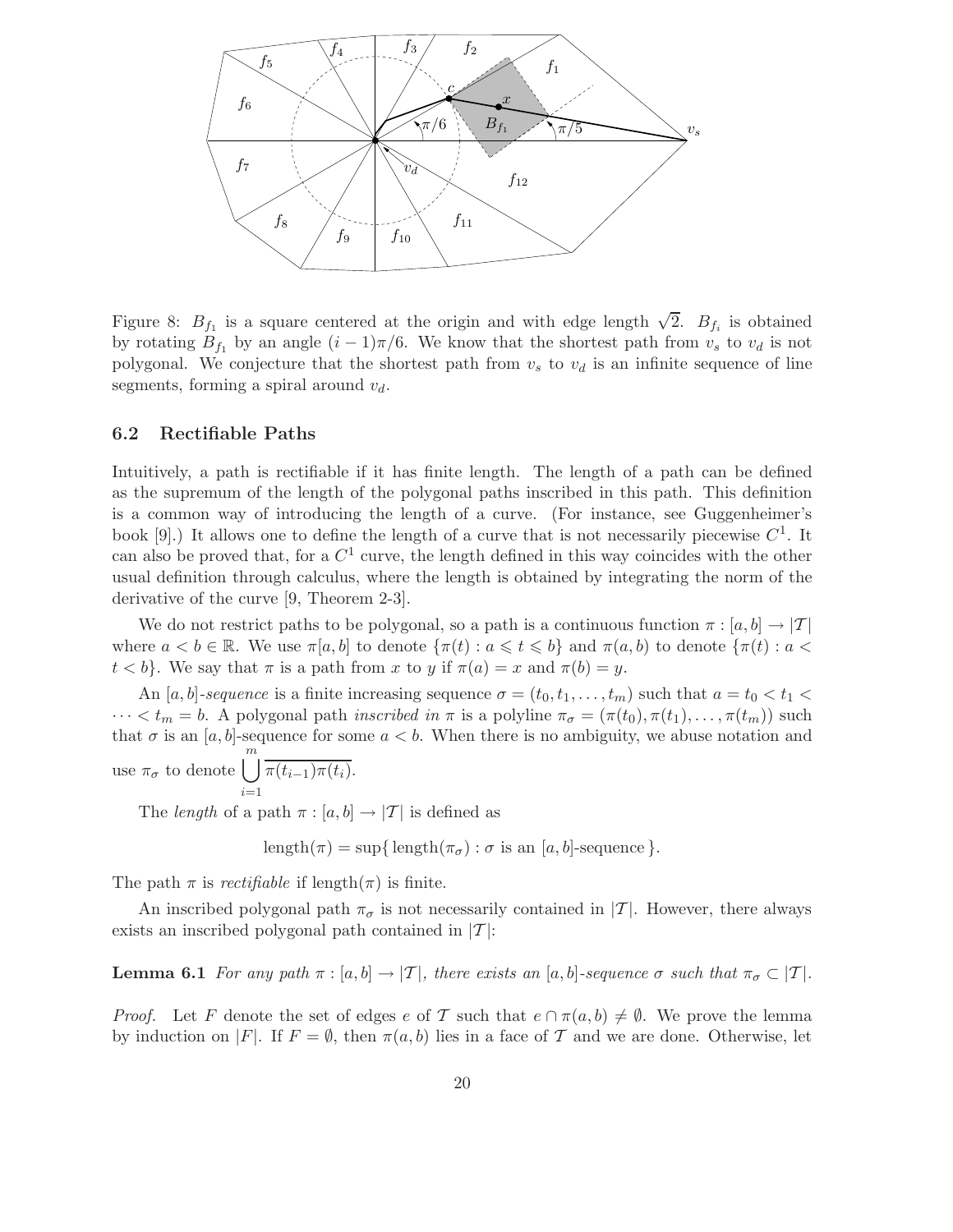S denote the union of the faces that contain  $\pi(a)$ . Note that S is star-shaped around a, i.e., for any  $x \in S$ , we have  $\overline{ax} \subset S$ . If  $\pi(b) \in S$ , we are done (choose  $\sigma = (a, b)$ ). Otherwise, let  $c = \max\{t : \pi(t) \in S\}$ . Then  $\pi(c, b)$  does not intersect any edge e in F such that  $e \subset S$ . So, by our induction hypothesis, there is a  $[c, b]$ -sequence  $\sigma'$  such that  $\pi_{\sigma'} \subset |\mathcal{T}|$ . Choosing  $\sigma$  as the concatenation of (a) and  $\sigma'$ , we conclude that  $\pi_{\sigma} \subset |\mathcal{T}|$ .

## 6.3 Cost Distance

We introduce a new distance function and prove some of its properties. This distance function yields a measure of the cost of a path. We prove that this new cost measure coincides with the path cost defined in Section 2 in the case of polygonal paths. We also prove the existence of an optimal rectifiable path under this cost measure, and so the optimal path can be approximated using our algorithmic result in Section 3.

Let x, y be two points in |T|. The cost distance from x to y, denoted by  $d(x, y)$ , is defined as follows.

$$
d(x, y) = inf\{cost(P) : P \text{ is a polygonal path from } x \text{ to } y \text{ and } P \subset |T|\}.
$$

The distance function  $d(\cdot, \cdot)$  is well defined, as the cost of a polygonal path is well defined and positive. It has several useful properties, listed in the following lemma. In particular, it is continuous. On the contrary,  $\cot(\overline{xy})$  may not be continuous in  $(x, y)$ ; for instance, when we move  $\overline{xy}$  from the interior of a face to its boundary.

Lemma 6.2 The cost distance has the following properties.

- (i) For any  $x, y \in [T]$ ,  $x = y$  if and only if  $d(x, y) = 0$ .
- (ii) For any  $x, y, z \in |T|$ ,  $d(x, z) \leq d(x, y) + d(y, z)$ .
- (iii) For any  $x, y \in |\mathcal{T}|, ||xy|| \leq d(x, y)$ .
- (iv)  $d(\cdot, \cdot)$  is continuous over  $|\mathcal{T}|^2$ .
- (v) For any  $x, z \in |\mathcal{T}|$ , there exists  $y \in |\mathcal{T}|$  such that  $d(x, y) = d(y, z) = d(x, z)/2$ .

*Proof.* The correctness of (i), (ii) and (iii) follow from the definition of  $d(\cdot, \cdot)$  and the triangle inequality.

We now prove (iv). Let  $x_0$  and  $y_0$  be two points in  $|{\cal T}|$ . Let  $D_{\delta}$  and  $D'_{\delta}$  denote the disks centered at  $x_0$  and  $y_0$  with radius  $\delta$ , respectively. We assume that  $\delta > 0$  is sufficiently small so that  $D_\delta \cap |\mathcal{T}|$  and  $D'_\delta \cap |\mathcal{T}|$  are star-shaped around  $x_0$  and  $y_0$ , respectively. So, for any  $x \in D_\delta \cap |\mathcal{T}|$ and for any  $y \in D'_{\delta} \cap |\mathcal{T}|$ , we have  $|\mathrm{d}(x, y) - \mathrm{d}(x_0, y_0)| \leq \mathrm{d}(x, x_0) + \mathrm{d}(y_0, y) \leq \rho ||x_0x|| + \rho ||y_0y||$ . It follows that  $\lim_{(x,y)\to(x_0,y_0)} d(x,y) = d(x_0,y_0)$ . Thus  $d(\cdot, \cdot)$  is continuous over  $|\mathcal{T}|^2$ .

We now prove (v). By definition, for any  $n \in \mathbb{N}$ , there exists a polygonal path  $A_n \subset |\mathcal{T}|$ from x to z such that  $cost(A_n) \leq d(x, z) + 2/n$ . There is a point  $y_n$  on  $A_n$  such that the cost of the sub-path from x to  $y_n$  is  $\cot(A_n)/2$ . Then  $d(x, y_n) \leq d(x, z)/2 + 1/n$  and  $d(y_n, z) \le d(x, z)/2 + 1/n$ . Since  $|\mathcal{T}|$  is compact,  $\{y_n\}$  has a limit point, which we denote by y. By (iv), the cost distance  $d(\cdot, \cdot)$  is continuous, so  $d(x, y) \leq \lim_{n \to \infty} d(x, z)/2 + 1/n = d(x, z)/2$ .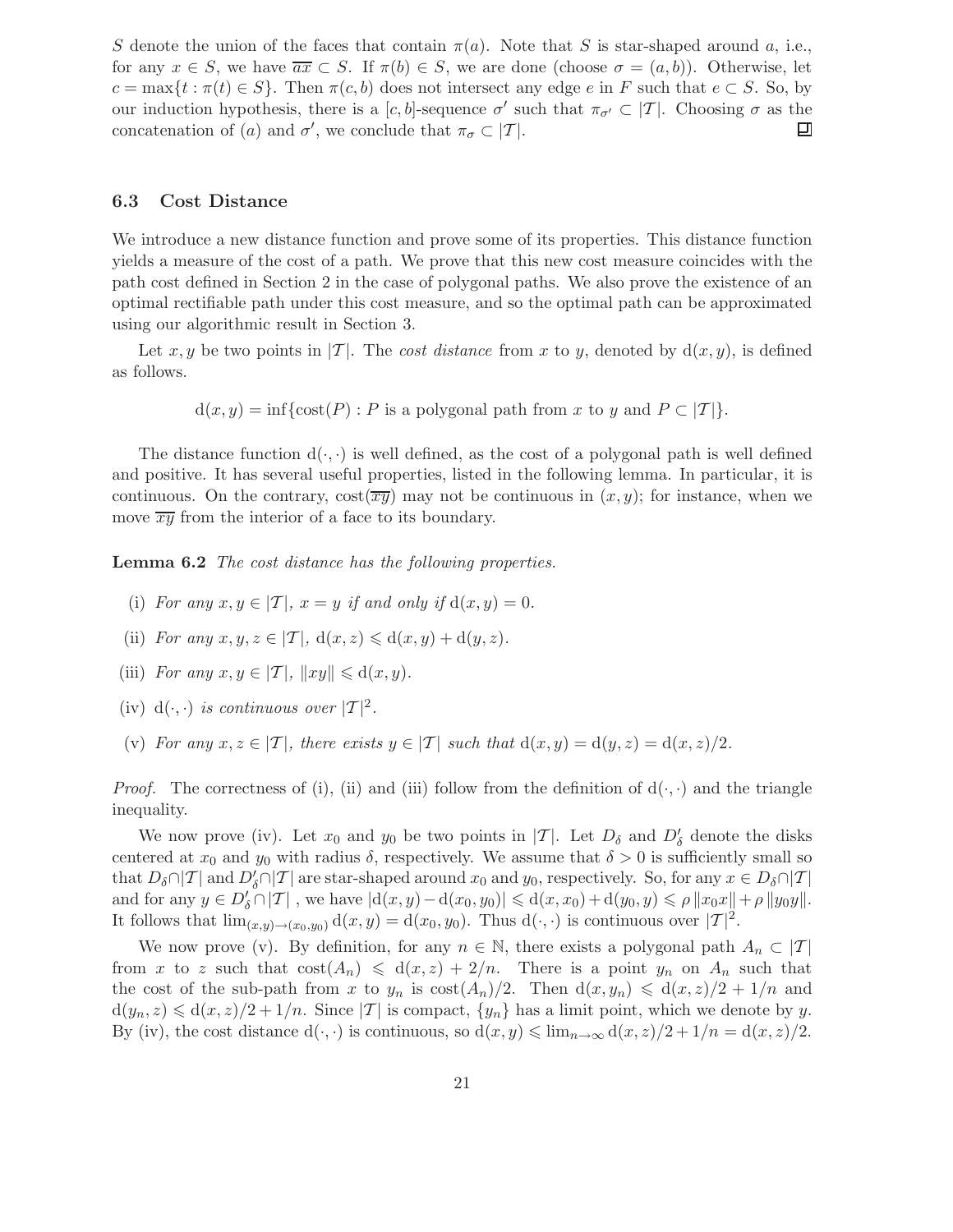Similarly,  $d(y, z) \leq d(x, z)/2$ . We complete the proof using (ii).

Properties (i) and (ii) show that  $d(\cdot, \cdot)$  is a quasi-metric: it is similar to a metric, except that it is not symmetric.

## 6.4 Cost of a Rectifiable Path

We define a measure of path cost using the distance function  $d(\cdot, \cdot)$ . Our definition is similar to the definition of the length of a rectifiable path. The exposition of this section follows the lecture notes by Lang [10] on metric geometry, and the book by Burago et al. [3]. The results in these notes and this book do not apply to our problem directly, because  $d(\cdot, \cdot)$  is not a metric, so we reprove the results we need.

The d-cost of a path  $\pi : [a, b] \to |T|$  is defined as

$$
C(\pi) = \sup \left\{ \sum_{i=1}^m d(\pi(t_{i-1}), \pi(t_i)) : \sigma = (t_0, \dots, t_m) \text{ is an } [a, b] \text{-sequence such that } \pi_{\sigma} \subset |\mathcal{T}| \right\}.
$$

By Lemma 6.1, the above supremum is well defined. We say that  $\pi$  is T-rectifiable if  $C(\pi)$  is finite.

The above definition of the d-cost works for paths specified as maps. We can extend it to polygonal paths as follows. Let  $P = (p_0, \ldots, p_m)$  be a polygonal path. Construct the map  $\pi : [0,1] \to |T|$  such that  $\pi(i/m) = p_i$  for any integer  $i \in [0,m]$ , and  $\pi$  is affine over  $[(i-1)/m, i/m]$  for any integer  $i \in [1, m]$ . Then we define  $C(P) = C(\pi)$ . The following lemma shows that  $C(P)$  coincides with  $cost(P)$  as defined in Section 2.

**Lemma 6.3** For any polygonal path P, we have  $C(P) = \text{cost}(P)$ .

*Proof.* We associate P with a function  $\pi : [0,1] \to |T|$  as explained earlier. Since  $\pi[t, t']$  is a polygonal path from  $\pi(t)$  to  $\pi(t')$ , by the definition of  $d(\cdot, \cdot)$ , we know that for any  $t < t'$  in  $[0,1], d(\pi(t), \pi(t')) \leqslant \text{cost}(\pi[t, t'])$ . It follows that  $C(P) \leqslant \text{cost}(P)$ .

We now prove that  $C(P) \geqslant \text{cost}(P)$ . We put a ball with radius  $\delta$  centered at each node of P, each crossing between P and the edges of T, each crossing between links of P, and each vertex of T lying on P. We make  $\delta$  sufficiently small so that the balls are mutually disjoint, each ball intersects only the  $\text{link}(s)$  of P that contain the ball center, and each ball intersects only the edge(s) and face(s) of  $\mathcal T$  that contain the ball center.

Assume that there are k links in P. Since T has  $O(n)$  vertices and edges, there are  $O(k^2+kn)$ balls. We denote by  $\beta$  the set of points in these balls. Clearly,  $P \setminus \beta$  is a collection of disjoint line segments, each lying in the interior of an edge or a face of  $\mathcal{T}$ .

Pick a line segment  $\overline{xy}$  in  $P \setminus B$ . First, assume that  $\overline{xy}$  lies in the interior of a face f of T. Let  $\varepsilon$  be the Euclidean distance between  $\overline{xy}$  and bd(f). Let [a, b] be the subinterval of [0, 1] such that  $\pi[a, b] = \overline{xy}$ . Consider any  $[a, b]$ -sequence  $(s_0, \ldots, s_\ell)$  such that  $\|\overline{\pi(s_{i-1})\pi(s_i)}\| < \varepsilon/\rho$ for any i. So cost  $\left( \overline{\pi(s_{i-1})\pi(s_i)} \right) < \varepsilon$  for any i. Consider any polygonal path from  $\pi(s_{i-1})$  to  $\pi(s_i)$ . If the path stays in  $\text{int}(f)$ , its cost is no less than cost  $(\overline{\pi(s_{i-1})\pi(s_i)})$ . If the path reaches bd(f), then the path cost is at least  $\varepsilon > \text{cost}\left(\overline{\pi(s_{i-1})\pi(s_i)}\right)$ . It follows that  $d(\pi(s_{i-1}), \pi(s_i)) =$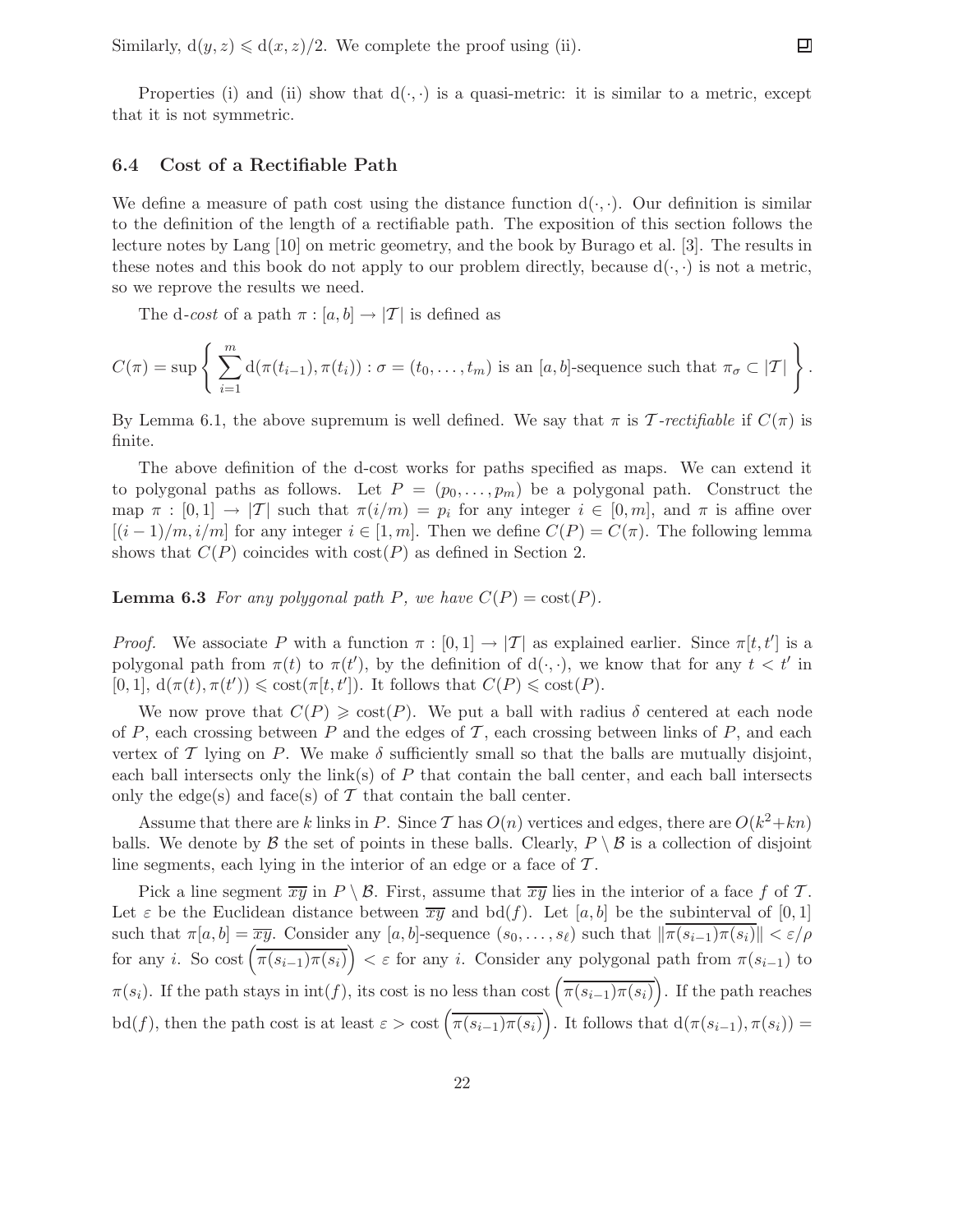cost  $(\overline{\pi(s_{i-1})\pi(s_i)})$  for any i. If  $\overline{xy}$  lies in the interior of an edge of T, let F be the union of the face(s) incident to e and let  $\varepsilon$  be the distance between  $\overline{xy}$  and  $\text{bd}(F) \setminus \text{int}(e)$ . Again, we obtain  $d(\pi(s_{i-1}), \pi(s_i)) = \text{cost}(\overline{\pi(s_{i-1})\pi(s_i)})$  by considering separately polygonal paths that stay in  $\text{int}(F) \cup \text{int}(e)$  and polygonal paths that reach  $\text{bd}(F) \setminus \text{int}(e)$ .

Consider any [0, 1]-sequence  $\sigma = (t_0, \ldots, t_m)$  such that  $\pi_{\sigma} \subset |T|$  and for each endpoint x of a segment in  $P \setminus \mathcal{B}$ , there exists  $i \in [0, m]$  such that  $\pi(t_i) = x$ . This implies that if  $[a, b]$ is a subinterval of [0, 1] such that  $\pi[a, b] = \overline{xy}$  for a segment  $\overline{xy}$  in  $P \setminus \mathcal{B}$ , then  $\sigma$  contains a  $[a, b]$ -sequence. Then the result in the previous paragraph implies that  $\sum_{i=1}^{m} d(\pi(t_{i-1}), \pi(t_i)) \geq$  $\sum_{\overline{xy}} \text{cost}(\overline{xy})$ , where the second sum runs over all segment  $\overline{xy}$  in  $P \setminus \mathcal{B}$ . Since  $C(P) = C(\pi)$ is the supremum over all [0, 1]-sequence that yields a polygonal path in  $|T|$ , we conclude that  $C(P) = C(\pi) \geqslant \sum_{\overline{xy}} \text{cost}(\overline{xy}).$ 

The intersection  $P \cap B$  has a total length of  $O(\delta(k^2 + kn))$ . Therefore,  $\cos(P \cap B) \leqslant c\rho\delta(k^2 + kn)$ kn) for some constant  $c > 0$ . By the triangle inequality,  $\sum_{\overline{xy}} \cot \overline{xy} \geqslant \cot(P) - c\rho\delta(k^2 + kn)$ , which tends to  $cost(P)$  as  $\delta \to 0$ . Hence,  $C(P) \geq cost(P)$ .

Consider the infimum of  $C(\pi)$  over all rectifiable paths  $\pi$  from a point x to another point y in  $|T|$ . Our goal is to show that some rectifiable path from x to y achieves this infimum and hence this path is shortest. First, we show that this infimum is equal to  $d(x, y)$ .

**Lemma 6.4** For any  $x, y \in [T], d(x, y) = \inf\{C(\pi) : \pi \text{ is a rectifiable path from } x \text{ to } y\}.$ 

*Proof.* By definition,  $d(x, y)$  is the infimum of  $cost(P)$  over all polygonal paths P from x to y in |T|. A polygonal path P is rectifiable and  $C(P) = \text{cost}(P)$  by Lemma 6.3. Therefore,  $d(x, y) \geq \inf\{C(\pi) : \pi \text{ is a rectifiable path from } x \text{ to } y\}.$  Assume to the contrary that  $d(x, y) >$  $\inf\{C(\pi): \pi \text{ is a rectifiable path from } x \text{ to } y\}.$  Then there exists a rectifiable path  $\pi': [a, b] \to$ |T| from x to y such that  $d(x, y) > C(\pi')$ . It follows from the definition of  $C(\pi')$  that there exists an [a, b]-sequence  $\sigma = (t_0, \ldots, t_m)$  such that

$$
d(x,y) > \sum_{i=1}^{m} d(\pi'(t_{i-1}), \pi'(t_i)).
$$

However, this is impossible by Lemma 6.2(ii).

Next, we show that  $\mathcal{T}$ -rectifiability is equivalent to rectifiability. It follows that any rectifiable path has a finite d-cost (in particular, any piecewise  $C^1$  path).

## **Lemma 6.5** A path  $\pi$  in  $|T|$  is rectifiable if and only if  $\pi$  is T-rectifiable.

*Proof.* Suppose that a path  $\pi : [a, b] \to |T|$  is rectifiable. By definition,  $C(\pi)$  is equal to the supremum of  $\sum_{i=1}^{m} d(\pi(t_{i-1}), \pi(t_i))$  over all  $[a, b]$ -sequences  $\sigma = (t_0, \ldots, t_m)$  such that  $\pi_{\sigma} \subset |\mathcal{T}|$ . By Lemmas 6.3 and 6.4, we have  $d(\pi(t_{i-1}), \pi(t_i)) \leq C\left(\overline{\pi(t_{i-1})\pi(t_i)}\right) = \text{cost}\left(\overline{\pi(t_{i-1})\pi(t_i)}\right)$ . Thus,  $C(\pi) \leq \sup_{\sigma} \text{cost}(\pi_{\sigma}) \leq \sup_{\sigma} \rho \text{ length}(\pi_{\sigma})$ . By definition, length $(\pi) \geq \text{length}(\pi_{\sigma})$ . Therefore,  $C(\pi) \leq \rho \operatorname{length}(\pi)$  which is finite as  $\pi$  is rectifiable. So  $\pi$  is T-rectifiable.

Suppose that a path  $\pi : [a, b] \to |T|$  is T-rectifiable. By definition, length $(\pi) = \sup_{\sigma}$  length $(\pi_{\sigma})$ where the supremum is taken over all [a, b]-sequences. For each such  $\sigma$ , by applying Lemma 6.1

口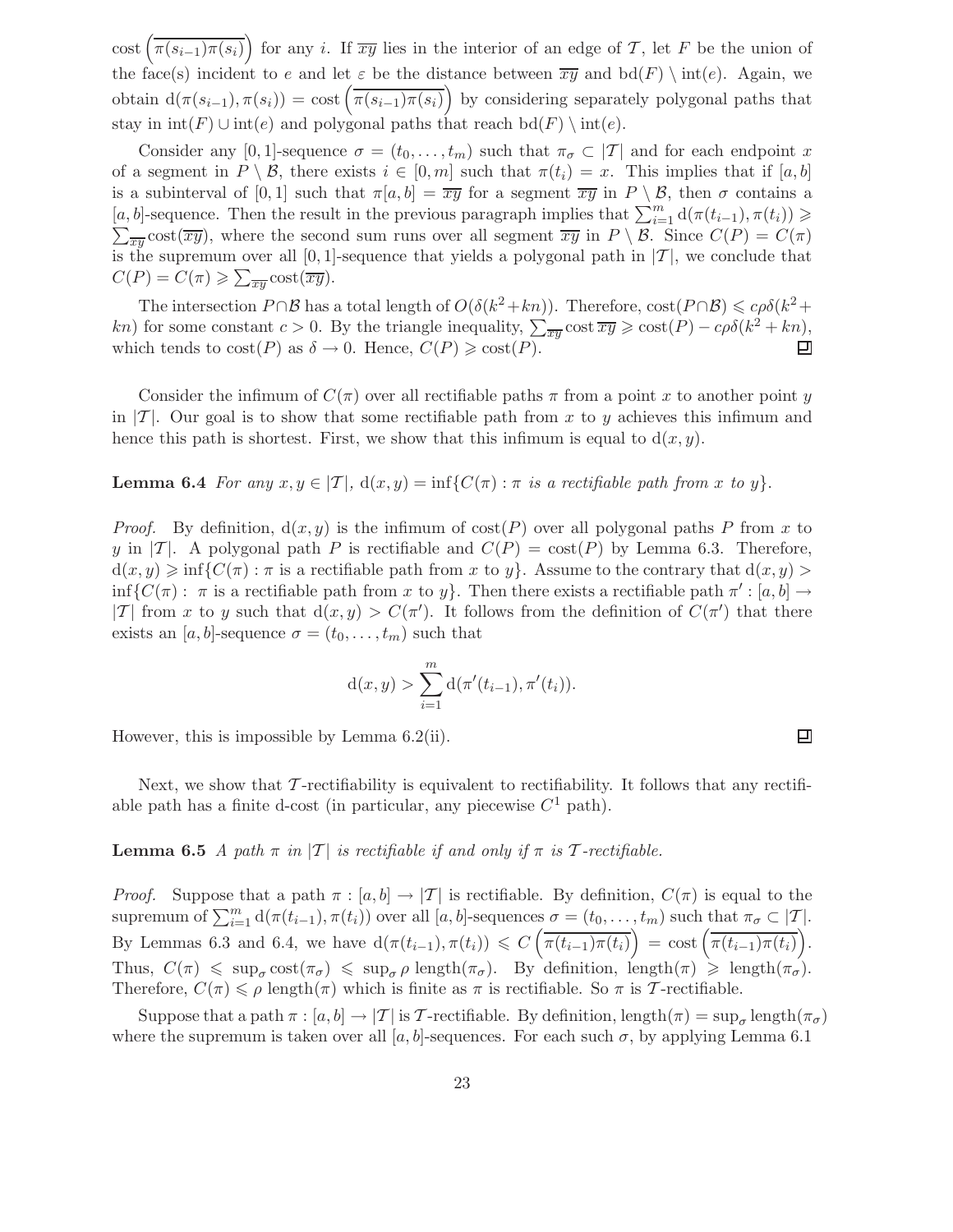to successive numbers in  $\sigma$ , we can find an [a, b]-sequence  $\sigma'$  such that  $\sigma$  is a subsequence of  $\sigma'$  (and thus length $(\pi_{\sigma}) \leq \text{length}(\pi_{\sigma'})$ ) and  $\pi_{\sigma'} \subset |\mathcal{T}|$ . Therefore, it is also true that length( $\pi$ ) = sup<sub> $\sigma$ </sub> length( $\pi$ <sub> $\sigma$ </sub>) over all [a, b]-sequences  $\sigma$  such that  $\pi$ <sub> $\sigma$ </sub>  $\subset$  |T|. By Lemma 6.2(iii), we have  $\text{length}(\pi_{\sigma}) \leq \sum_{i=1}^{m} d(\pi(t_{i-1}), \pi(t_i))$  for any  $\sigma = (t_0, \ldots, t_m)$ . Therefore,  $\text{length}(\pi) =$  $\sup_{\sigma} \text{length}(\pi_{\sigma}) \leqslant \sup_{\sigma} \left\{ \sum_{i=1}^{m} d(\pi(t_{i-1}), \pi(t_i)) \right\}$  over all  $[a, b]$ -sequences  $\sigma = (t_0, \ldots, t_m)$  such that  $\pi_{\sigma} \subset |T|$ . By definition, the right hand side is equal to  $C(\pi)$ , which is finite as  $\pi$  is  $\mathcal{T}$ -rectifiable. So length( $\pi$ ) is finite and  $\pi$  is rectifiable. T-rectifiable. So length( $\pi$ ) is finite and  $\pi$  is rectifiable.

We are ready to show that there exists a shortest rectifiable path from x to y. The proof is analogous to the proof of the midpoint lemma in the lecture notes by Lang [10] and the proof in the book by Burago et al. [3, Theorem 2.4.16].

**Theorem 3** For any  $x, y \in [T]$ , there exists a rectifiable path  $\pi^*$  from x to y such that

 $C(\pi^*) = \inf\{C(\pi) : \pi \text{ is a rectifiable path from } x \text{ to } y\}.$ 

*Proof.* We claim that it suffices to prove the existence of a path  $\pi^* : [0,1] \to |T|$  from x to y such that  $C(\pi^*) \leq d(x, y)$ . Notice that, if so,  $\pi^*$  is T-rectifiable and hence rectifiable by Lemma 6.5. Then  $d(x, y) \leq C(\pi^*)$  by Lemma 6.4 and so  $C(\pi^*) = d(x, y)$ . We assume, without loss of generality, that  $d(x, y) = 1$ .

Let  $U = \{i/2^j : i, j \in \mathbb{N} \text{ and } 0 \leq i/2^j \leq 1\}$ . First, we recursively define  $\pi^*$  over U, starting with  $\pi^*(0) = x$  and  $\pi^*(1) = y$ . By Lemma 6.2(v), we can choose  $\pi^*(1/2)$  such that  $d(\pi^*(0), \pi^*(1/2)) = d(\pi^*(1/2), \pi^*(1)) = 1/2$ . We repeat this process recursively: we choose  $\pi^*(3/4)$  such that  $d(\pi^*(1/2), \pi^*(3/4)) = d(\pi^*(3/4), \pi^*(1)) = 1/4$ , and so on. This completes the definition of  $\pi^*$  over U.

With this construction, for any  $r < r' \in U$ , we have  $d(\pi^*(r), \pi^*(r')) \leq r' - r$ . Thus, by Lemma 6.2(iii), we have  $\|\pi^*(r)\pi^*(r')\| \leq r'-r$ . In other words,  $\pi^*$  is Lipschitz over U. As U is dense in [0, 1], we can extend  $\pi^*$  to a Lipschitz (and thus continuous) function over [0, 1], by taking

$$
\forall t \in [0,1], \pi^*(t) = \lim_{\substack{r \in U \\ r \to t}} \pi^*(r).
$$

By Lemma 6.2(iv), we know that  $d(·, ·)$  is continuous. Thus, as  $d(\pi^*(r), \pi^*(r')) \leq r' - r$  for any  $r < r' \in U$ , we conclude that  $d(\pi^*(t), \pi^*(t')) \leq t' - t$  for any  $t < t' \in [0, 1]$ .

Finally, by definition,  $C(\pi^*) = \sup_{\sigma} \{ \sum_{i=1}^m d(\pi^*(t_{i-1}), \pi^*(t_i)) \}$  over all [0, 1]-sequence  $\sigma =$  $(t_0,\ldots,t_m)$  such that  $\pi_{\sigma} \subset |T|$ . We have proved that  $d(\pi^*(t_{i-1}),\pi^*(t_i)) \leq t_i - t_{i-1}$ . So  $\sum_{i=1}^{m} d(\pi^*(t_{i-1}), \pi^*(t_i)) \leq 1$ . Hence,  $C(\pi^*) \leq 1 = d(x, y)$ .

By the definition of a  $\mathcal T$ -rectifiable path, it follows that:

**Corollary 4** For any  $\alpha > 1$  and for any  $x, y \in |T|$ , there exists a polygonal path  $S^{\alpha}$  from x to y such that  $cost(S^{\alpha}) = C(S^{\alpha}) \leq \alpha C(\pi^*)$ , where  $\pi^*$  is a shortest rectifiable path from x to y.

Theorem 3 and Corollary 4 allow us to apply the results in Sections 3 and 5 to approximate the shortest rectifiable path. We summarize our main results in the following.

• Theorem 3 shows that there is a shortest rectifiable path. Furthermore, Corollary 4 shows that for any  $\alpha > 1$ , there exists a polygonal path with cost at most  $\alpha$  times the optimal.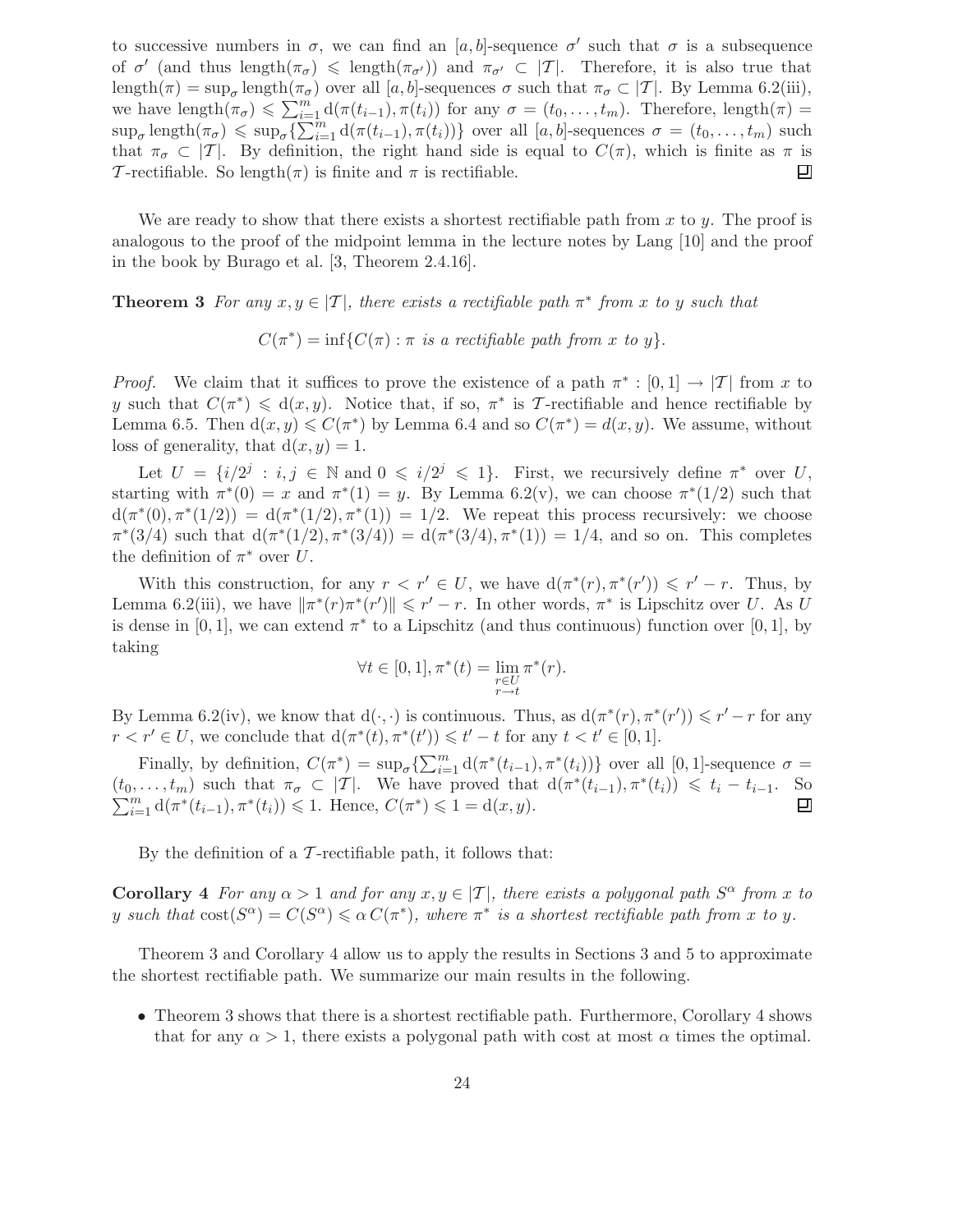

Figure 9: The terrain is formed by triangles  $abv_d$ ,  $av_sv_d$  and  $bv_sv_d$ . The ellipses  $B_1$  and  $B_2$ are the unit balls of faces  $av_s v_d$  and  $bv_s v_d$ , respectively. The vertices a, b and  $v_s$  are fixed and the convex distance functions are fixed. When  $v_d$  goes to infinity in direction  $\vec{u}$ , the number of times a 1.01-approximate shortest path has to turn around the axis  $(v_d, \vec{u})$  goes to infinity.

- Corollary 4 and Theorem 2 imply that for any  $\varepsilon \in (0,1)$ , there exists a  $(21 \rho n^2/\varepsilon)$ -link path with cost at most  $(1 + \varepsilon)$  times the optimal.
- Corollary 4 and Theorem 2 allow us to apply Theorem 1 to approximate shortest paths in anisotropic regions. As stated in Corollary 2, for any  $\varepsilon \in (0,1)$ , we can compute in time  $O\left(\frac{\rho^2 \log \rho}{\varepsilon^2}\right)$  $rac{\log \rho}{\varepsilon^2} n^3 \log \left( \frac{\rho n}{\varepsilon} \right)$  $\left(\frac{m}{\varepsilon}\right)$  a polygonal path S with cost at most  $(1+\varepsilon)$  times the optimal.

## 7 Conclusion

We have given algorithms for shortest paths problems in planar subdivisions. A natural question is whether our results can be generalized to higher dimensions. The algorithms for  $k$ -link paths that we presented in Section 3, as well as the proof of the existence of a shortest rectifiable path (Section 6), generalize directly to the case where  $\mathcal T$  is a two-dimensional simplicial complex properly embedded in  $\mathbb{R}^d$  (for any integer d).

However, our bound  $O(\rho n^2/\varepsilon)$  on the number of links of an approximate shortest path (Theorem 2) does not generalize to higher dimensions. It does not even generalize to the case of a terrain. See the example shown in Figure 9, where  $n = 4$ , and  $\rho$  is fixed. The number of edges in a 1.01-approximate shortest path goes to infinity when  $v_d$  goes to infinity in direction  $\vec{u}$ .

## References

- [1] L. Aleksandrov, A. Maheshwari, and J.-R. Sack. Approximation algorithms for geometric shortest path problems. In Proceedings of the 32nd Annual ACM Symposium on Theory of Computing, pages 286–295, 2000.
- [2] L. Aleksandrov, A. Maheshwari, and J.-R. Sack. Determining approximate shortest paths on weighted polyhedral surfaces. Journal of the ACM, 52(1):25–53, 2005.
- [3] D. Burago, Y. Burago, and S. Ivanov. A Course in Metric Geometry. American Mathematical Society, 2001.